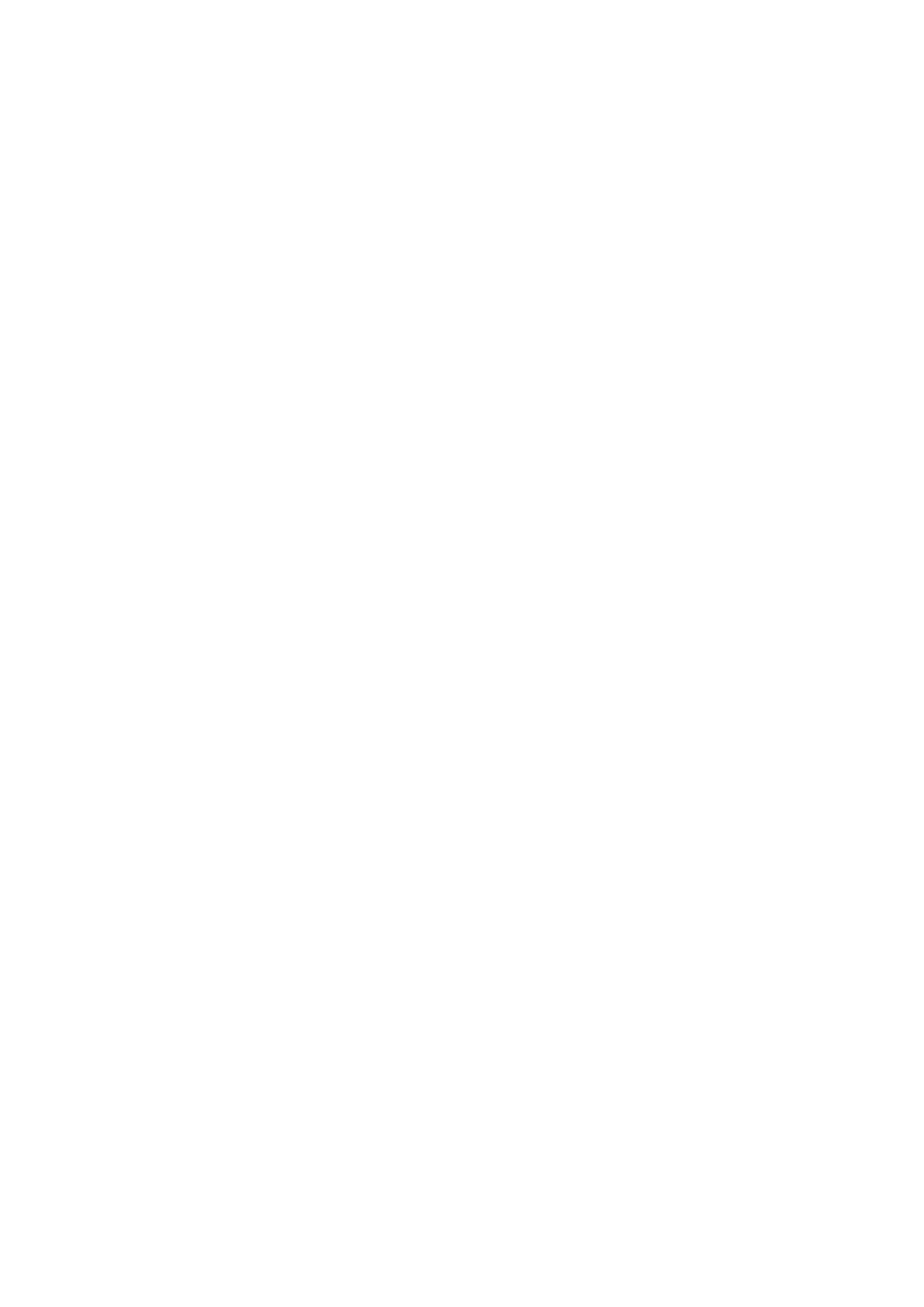## **Australian Centre for International Agricultural Research**

| 1.1 |                                                  |  |
|-----|--------------------------------------------------|--|
|     |                                                  |  |
|     | SECTION 2: OUTCOMES AND PLANNED PERFORMANCE  111 |  |
|     |                                                  |  |
|     |                                                  |  |
|     |                                                  |  |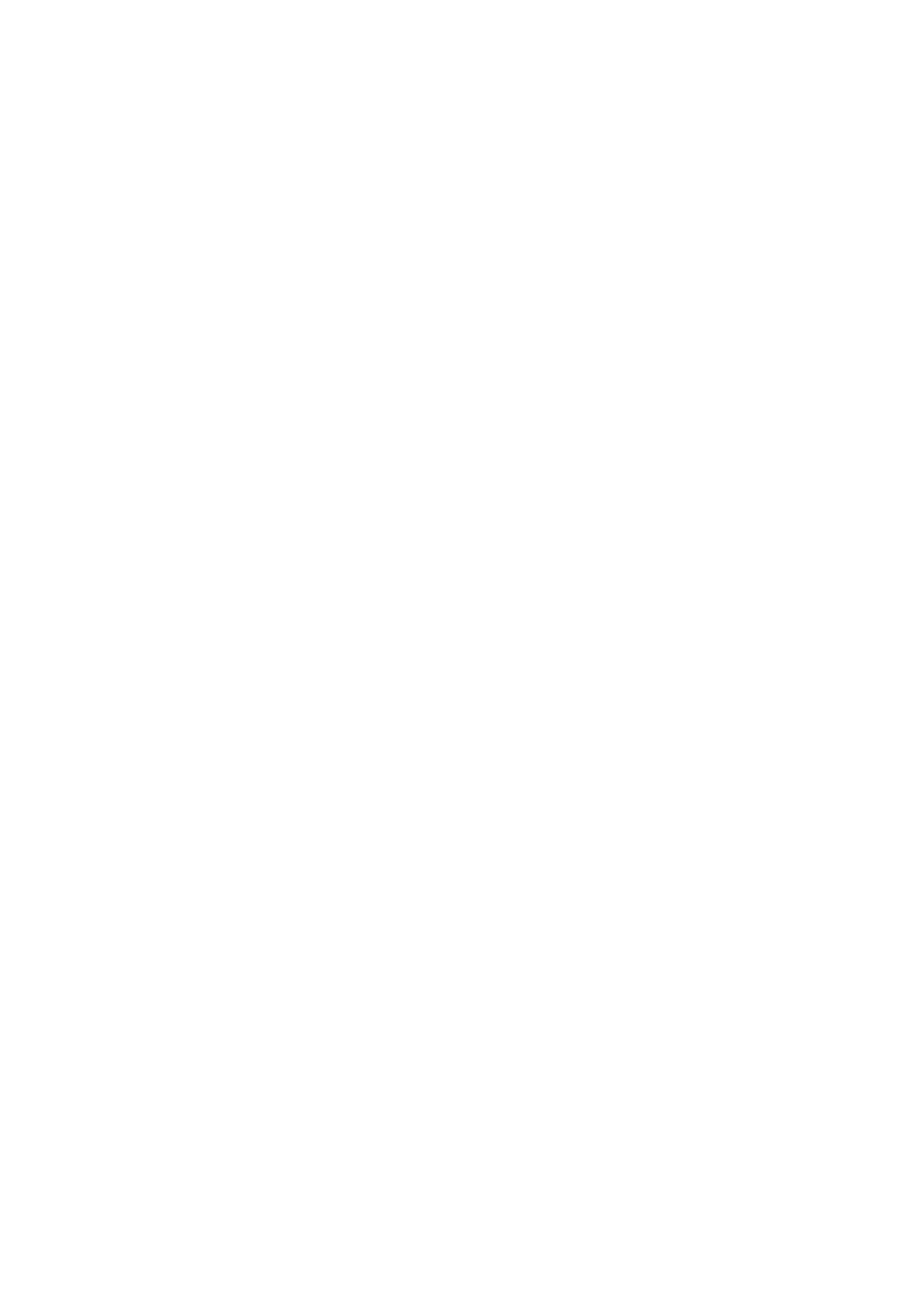## **Australian Centre for International Agricultural Research**

### <span id="page-4-0"></span>**Section 1: Entity overview and resources**

#### <span id="page-4-1"></span>**1.1 Strategic direction statement**

The Australian Centre for International Agricultural Research (ACIAR) contributes to poverty reduction and improved livelihoods through more productive and sustainable agriculture emerging from collaborative international research.

The ACIAR mandate is to amplify the impact of Australia's outstanding capabilities in agricultural science by brokering and funding agricultural research for development partnerships in developing countries. The agency works with public and private research institutions to improve the productivity and sustainability of agricultural systems and the resilience of food systems in partner countries.

ACIAR supports Australia's national interests by contributing to sustainable economic growth, poverty reduction and enhanced regional stability, with a particular focus on economic diplomacy and women's economic empowerment. ACIAR's work aligns closely with Australia's development assistance program, supporting research collaboration while emphasising human capacity building and private sector-led development, targeted at improved livelihoods in agriculture, forestry and fisheries. Our research portfolio encompasses:

- key agriculture sectors—crops, fisheries, forestry, horticulture and livestock;
- science and disciplines supporting these sectors—agronomy, plant genetics, livestock production, agribusiness, social sciences, soil and land management, water, and climate; and
- assessment of achievements to guide future investment—impact evaluation.

Our work aims to contribute to poverty reduction and improved regional security, with a particular focus on Papua New Guinea and Pacific island countries, and in partner countries in East Asia, South and West Asia and Eastern and Southern Africa.

ACIAR builds the knowledge base that underpins six strategic development objectives:

- food security and poverty reduction;
- natural resources and climate change;
- human health and nutrition;
- gender equity and women's empowerment;
- inclusive value chains; and
- scientific and policy capacity building.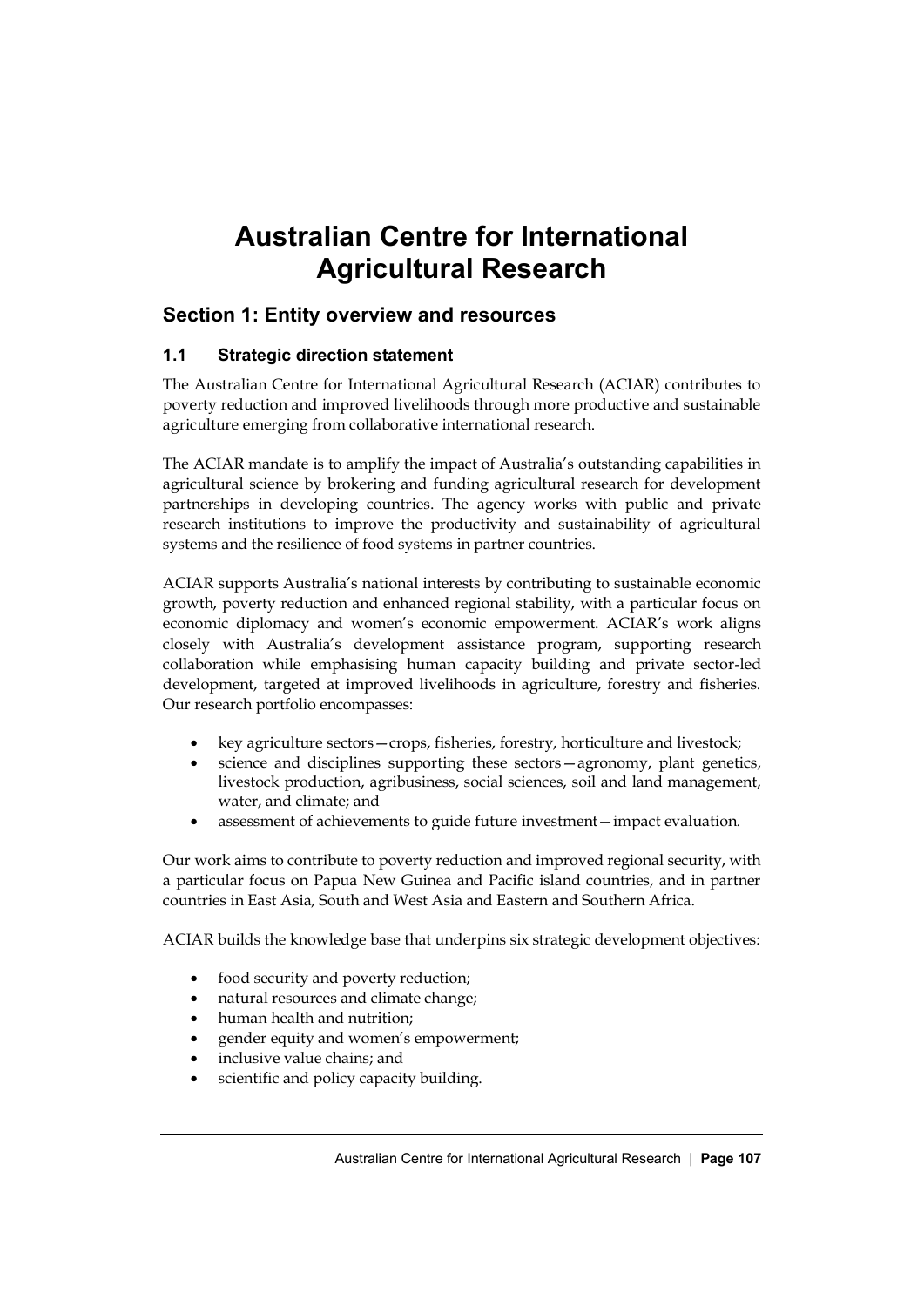Budget 2022-23 | Portfolio Budget Statements

These objectives are consistent with the ACIAR purpose under the enabling legislation and reflect the Australian Government's policy imperatives articulated in the *Partnerships for Recovery* strategy.

Around 65 per cent of our research expenditure is implemented through bilateral arrangements between ACIAR and partner countries in the Indo-Pacific region. In 2022–2023, ACIAR will continue to develop long-term agreements for research collaboration in the Indo-Pacific region, with a focus on the Pacific. In most countries and regions, these agreements will put into effect a program of research collaboration that is more consolidated geographically and thematically. They will also detail the intent for co-investment by some countries. We will continue to maintain permanent representation in 10 countries.

As a part of our statutory mandate, ACIAR manages Australia's investment in the global agricultural research system, chief among which is the Consultative Group on International Agriculture Research Centres (CGIAR). ACIAR represents Australia on the CGIAR System Council, and Australians occupy a disproportionate number of leadership positions across the CGIAR network. ACIAR will strengthen its regional research support to other multilateral institutions, including the Pacific Community, the Asia-Pacific Association of Agricultural Research Institutions, and the World Vegetable Center to promote and support collaborative research initiatives that progress our six strategic objectives.

In 2022–23, the COVID-19 pandemic is expected to continue to influence the prioritisation and execution of our activities. ACIAR will continue to target investment towards critical gaps and opportunities, and will adapt its delivery modalities in response to ongoing disruptions and constraints, including in international travel.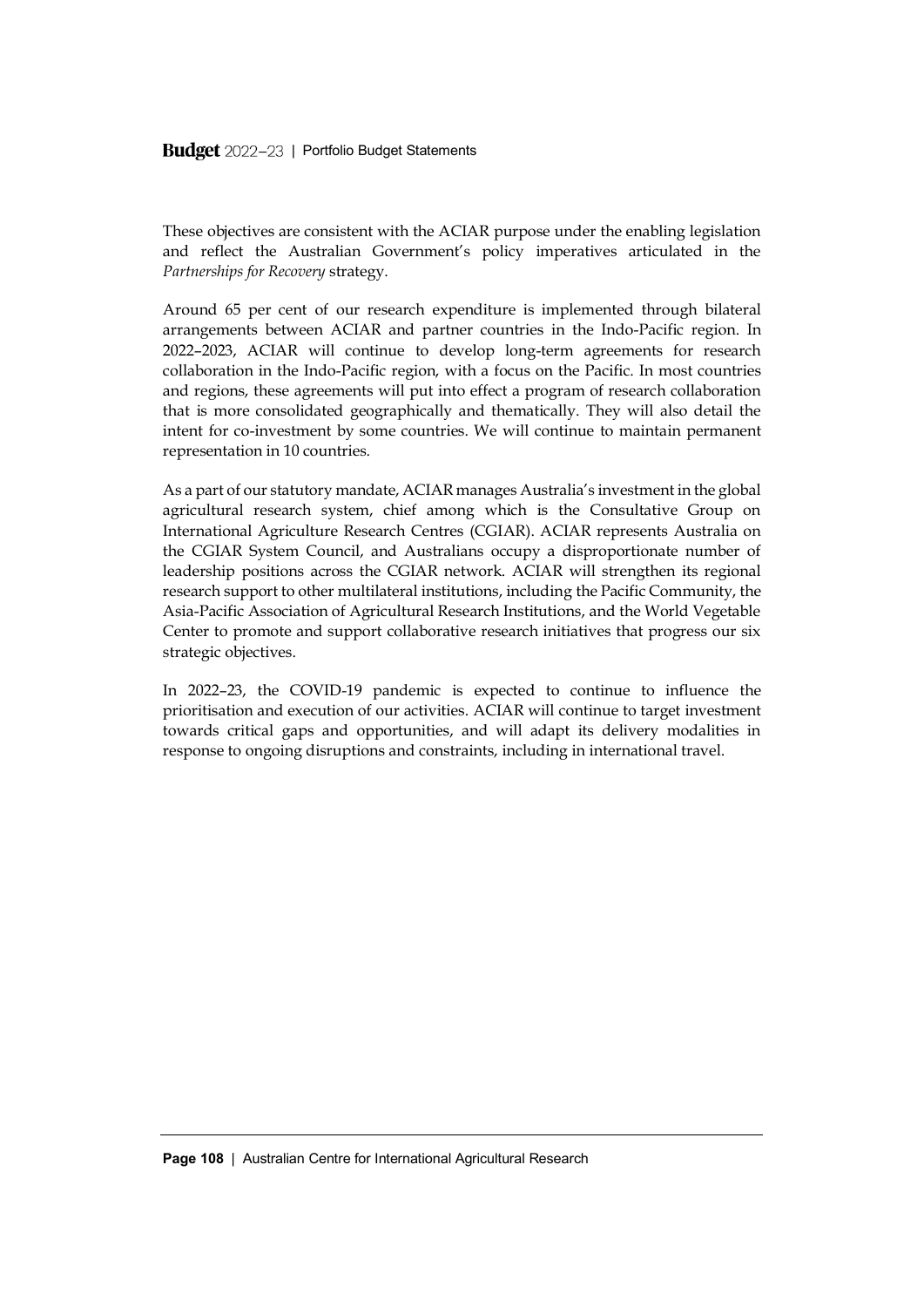#### <span id="page-6-0"></span>**1.2 Entity resource statement**

Table 1.1 shows the total funding from all sources available to the entity for its operations and to deliver programs and services on behalf of the Government.

The table summarises how resources will be applied by outcome (government strategic policy objectives) and by administered (on behalf of the Government or the public) and departmental (for ACIAR's operations) classification.

For more detailed information on special accounts and special appropriations, please refer to *Budget Paper No. 4 – Agency Resourcing*.

Information in this table is presented on a resourcing (that is, appropriations/cash available) basis, whilst the 'Budgeted expenses by Outcome' tables in Section 2 and the financial statements in Section 3 are presented on an accrual basis.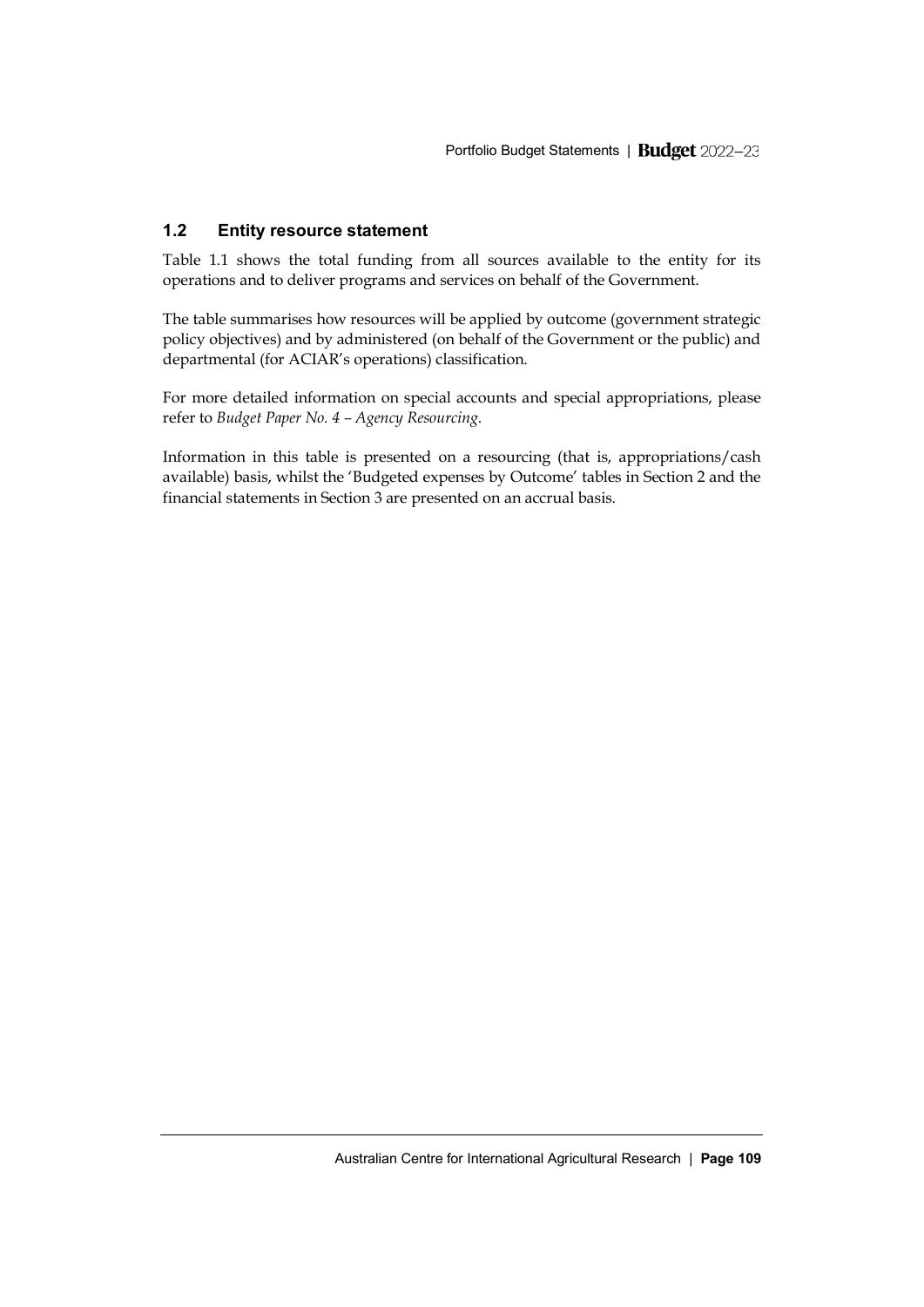|                                                      | 2021-22   | 2022-23  |
|------------------------------------------------------|-----------|----------|
|                                                      | Estimated | Estimate |
|                                                      | actual    |          |
|                                                      | \$'000    | \$'000   |
| Departmental                                         |           |          |
| Annual appropriations - ordinary annual services (a) |           |          |
| Prior year appropriations available (b)              | 3.472     | 3.000    |
| Departmental appropriation (c)                       | 9.362     | 9,444    |
| s74 External Revenue (d)                             | 2,023     | 2,113    |
| Departmental capital budget (e)                      | 246       | 248      |
| Total departmental annual appropriations             | 15,103    | 14,805   |
| <b>Total departmental resourcing</b>                 | 15,103    | 14,805   |
| Administered                                         |           |          |
| Annual appropriations - ordinary annual services (a) |           |          |
| Prior year appropriations available (b)              | 2.755     | 2.000    |
| Outcome 1                                            | 91.191    | 92,920   |
| Total administered annual appropriations             | 93,946    | 94,920   |
| Special accounts (d)                                 |           |          |
| Opening balance                                      | 8.851     | 7,508    |
| Appropriation receipts                               | 11,460    | 8.348    |
| Total special account receipts                       | 20,311    | 15,856   |
| <b>Total administered resourcing</b>                 | 114,257   | 110,776  |
| Total resourcing for ACIAR                           | 129,360   | 125,581  |
|                                                      | 2021-22   | 2022-23  |
| Average staffing level (number)                      | 78        | 78       |

#### **Table 1.1: Australian Centre for International Agricultural Research resource statement — Budget estimates for 2022-23 as at Budget March 2022**

All figures shown above are GST exclusive - these may not match figures in the cash flow statement.

Prepared on a resourcing (that is, appropriations available) basis.

(a) Appropriation Bill (No. 1) 2022-23.

- (b) Excludes \$0.141m subject to administrative quarantine by Finance or withheld under section 51 of the *Public Governance, Performance and Accountability Act 2013 (PGPA Act)*.
- (c) Excludes departmental capital budget (DCB).
- (d) Estimated External Revenue receipts under section 74 of the PGPA Act.
- (e) Departmental capital budgets are not separately identified in Appropriation Bill (No.1) and form part of ordinary annual services items. Please refer to Table 3.5 for further details. For accounting purposes, this amount has been designated as a 'contribution by owner'.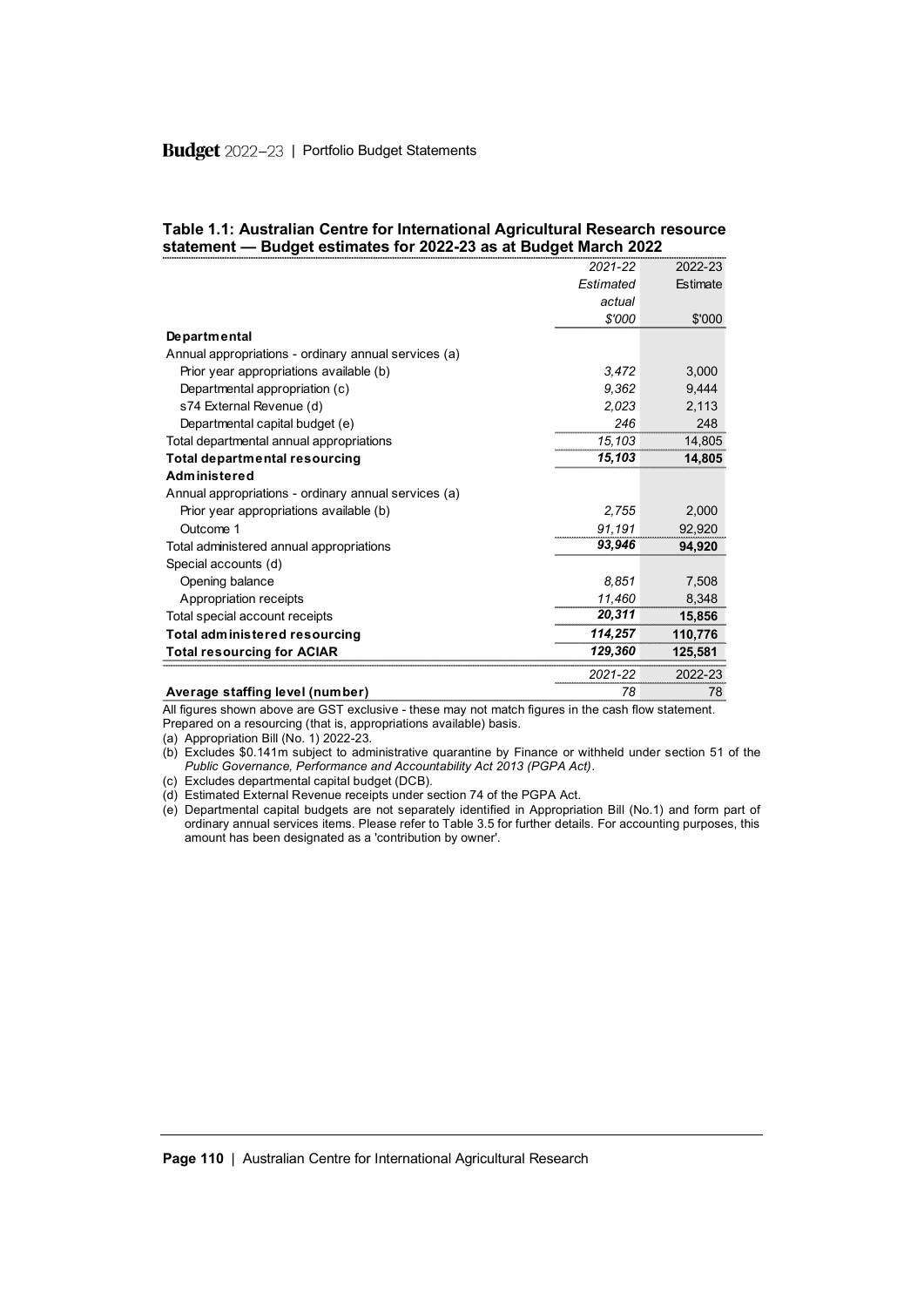### <span id="page-8-0"></span>**Section 2: Outcomes and planned performance**

Government outcomes are the intended results, impacts or consequences of actions by the Government on the Australian community. Commonwealth programs are the primary vehicle by which government entities achieve the intended results of their outcome statements. Entities are required to identify the programs which contribute to government outcomes over the Budget and forward years.

Each outcome is described below together with its related programs. The following provides detailed information on expenses for each outcome and program, further broken down by funding source.

#### **Note:**

Performance reporting requirements in the Portfolio Budget Statements are part of the Commonwealth performance framework established by the *Public Governance, Performance and Accountability Act 2013*. It is anticipated that the performance measure described in Portfolio Budget Statements will be read with broader information provided in an entity's corporate plans and annual performance statements – included in Annual Reports – to provide a complete picture of an entity's planned and actual performance.

The most recent corporate plan for ACIAR can be found at: [https://www.aciar.gov.au/publication/corporate-publications/corporate-plan-](https://www.aciar.gov.au/publication/corporate-publications/corporate-plan-2021-22)[2021-22.](https://www.aciar.gov.au/publication/corporate-publications/corporate-plan-2021-22)

The most recent annual performance statement can be found at: [https://www.aciar.gov.au/publication/corporate-publications/annual-report-](https://www.aciar.gov.au/publication/corporate-publications/annual-report-2020-21)[2020-21.](https://www.aciar.gov.au/publication/corporate-publications/annual-report-2020-21)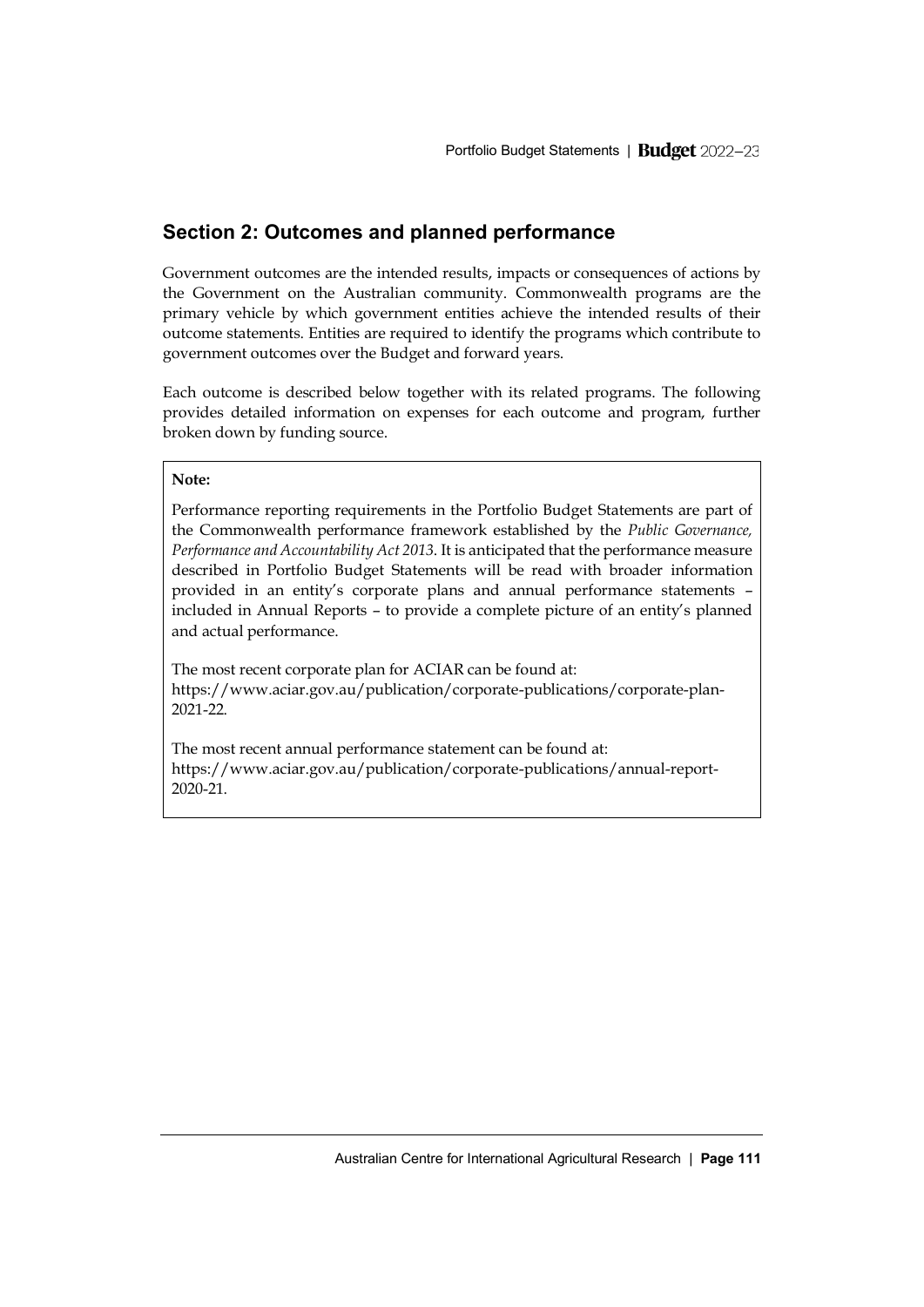#### <span id="page-9-0"></span>**2.1 Budgeted expenses and performance for Outcome 1**

**Outcome 1: To achieve more productive and sustainable agricultural systems for the benefit of developing countries and Australia through international agricultural research and training partnerships**

#### **Linked programs**

**Department of Foreign Affairs and Trade**

#### **Programs**

• Program 1.2 – Official Development Assistance

#### **Contribution to Outcome 1 made by linked programs**

ACIAR manages a range of co-investments with DFAT including research and capacity building. These investments enable ACIAR to leverage resources and access complementary expertise. The ACIAR overseas offices are located within Australian high commissions/embassies and work in close collaboration with DFAT.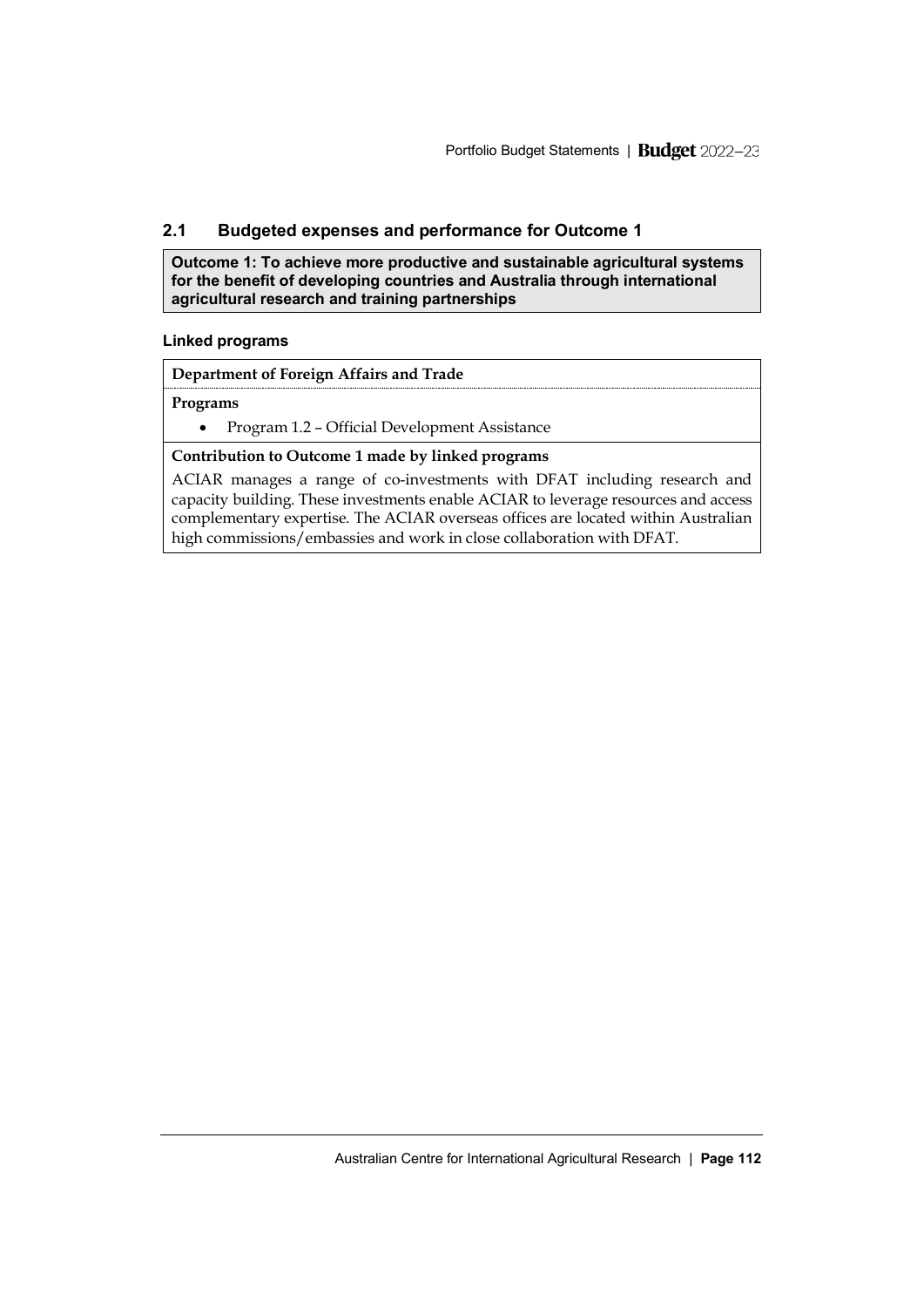#### **Budgeted expenses for Outcome 1**

This table shows how much the entity intends to spend (on an accrual basis) on achieving the outcome, broken down by program, as well as by Administered and Departmental funding sources.

**Outcome 1: To achieve more productive and sustainable agricultural systems for the** 

| benefit of developing countries and Australia through international agricultural      |           |               |          |          |          |  |  |
|---------------------------------------------------------------------------------------|-----------|---------------|----------|----------|----------|--|--|
| research and training partnerships.                                                   |           |               |          |          |          |  |  |
|                                                                                       | 2021-22   | 2022-23       | 2023-24  | 2024-25  | 2025-26  |  |  |
|                                                                                       | Estimated | <b>Budget</b> | Forw ard | Forw ard | Forw ard |  |  |
|                                                                                       | actual    |               | estimate | estimate | estimate |  |  |
|                                                                                       | \$'000    | \$'000        | \$'000   | \$'000   | \$'000   |  |  |
| Program 1.1: International Agricultural Research and Development                      |           |               |          |          |          |  |  |
| Administered expenses                                                                 |           |               |          |          |          |  |  |
| Ordinary annual services                                                              |           |               |          |          |          |  |  |
| (Appropriation Bill No. 1)                                                            | 91,191    | 92,920        | 95,262   | 97,643   | 100,279  |  |  |
| Special accounts                                                                      | 8.928     | 8.314         | 6,041    | 1,954    | 120      |  |  |
| <b>Administered total</b>                                                             | 100,119   | 101.234       | 101,303  | 99,597   | 100,399  |  |  |
| Departmental expenses                                                                 |           |               |          |          |          |  |  |
| Departmental appropriation                                                            | 9,362     | 9.444         | 9.499    | 9,563    | 9,629    |  |  |
| s74 External Revenue (a)                                                              | 2,023     | 2,113         | 2,162    | 2,250    | 2,250    |  |  |
| Expenses not requiring                                                                |           |               |          |          |          |  |  |
| appropriation in the Budget                                                           |           |               |          |          |          |  |  |
| year (b)                                                                              | 1,431     | 1,274         | 1,246    | 1,219    | 1,179    |  |  |
| Departmental total                                                                    | 12,816    | 12,831        | 12,907   | 13,032   | 13,058   |  |  |
| Total expenses for program 1.1<br>112,935<br>114,065<br>114,210<br>112,629<br>113,457 |           |               |          |          |          |  |  |

#### **Table 2.1.1: Budgeted expenses for Outcome 1**

Table continued on the next page.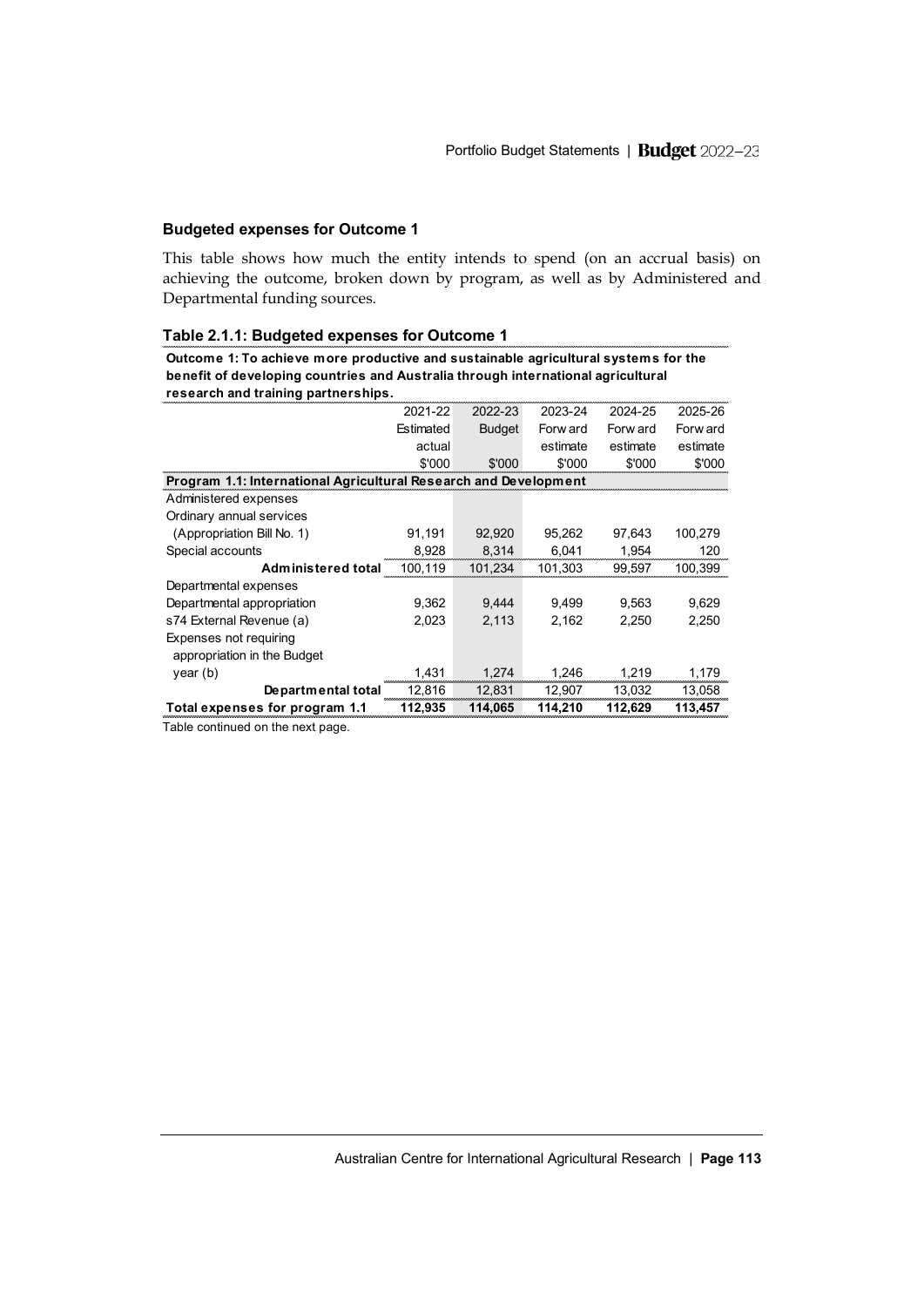### Budget 2022-23 | Portfolio Budget Statements

| Table 2.1.1: Budgeted expenses for Outcome 1 (continued) |                                        |         |         |         |         |  |  |  |
|----------------------------------------------------------|----------------------------------------|---------|---------|---------|---------|--|--|--|
|                                                          | Outcome 1 Totals by appropriation type |         |         |         |         |  |  |  |
| Administered expenses                                    |                                        |         |         |         |         |  |  |  |
| Ordinary annual services                                 |                                        |         |         |         |         |  |  |  |
| (Appropriation Bill No. 1)                               | 91.191                                 | 92,920  | 95.262  | 97.643  | 100.279 |  |  |  |
| Special accounts                                         | 8,928                                  | 8.314   | 6.041   | 1.954   | 120     |  |  |  |
| <b>Administered total</b>                                | 100,119                                | 101.234 | 101.303 | 99.597  | 100.399 |  |  |  |
| Departmental appropriation                               | 9.362                                  | 9.444   | 9.499   | 9.563   | 9.629   |  |  |  |
| s74 External Revenue (a)                                 | 2.023                                  | 2.113   | 2.162   | 2.250   | 2.250   |  |  |  |
| Expenses not requiring                                   |                                        |         |         |         |         |  |  |  |
| appropriation in the Budget                              |                                        |         |         |         |         |  |  |  |
| $\mathsf{year}\left(\mathsf{b}\right)$                   | 1.431                                  | 1.274   | 1.246   | 1.219   | 1.179   |  |  |  |
| Departmental total                                       | 12.816                                 | 12.831  | 12.907  | 13.032  | 13,058  |  |  |  |
| <b>Total expenses for Outcome 1</b>                      | 112.935                                | 114.065 | 114.210 | 112.629 | 113,457 |  |  |  |
|                                                          | 2021-22                                | 2022-23 |         |         |         |  |  |  |
| Average staffing level (number)                          | 78                                     | 78      |         |         |         |  |  |  |

#### **Table 2.1.1: Budgeted expenses for Outcome 1 (continued)**

(a) Estimated expenses incurred in relation to receipts retained under section 74 of the PGPA Act.

(b) Expenses not requiring appropriation in the Budget year are made up of depreciation expenses, amortisation expenses, make good expenses, audit fees.

Note: Departmental appropriation splits and totals are indicative estimates and may change in the course of the budget year as government priorities change.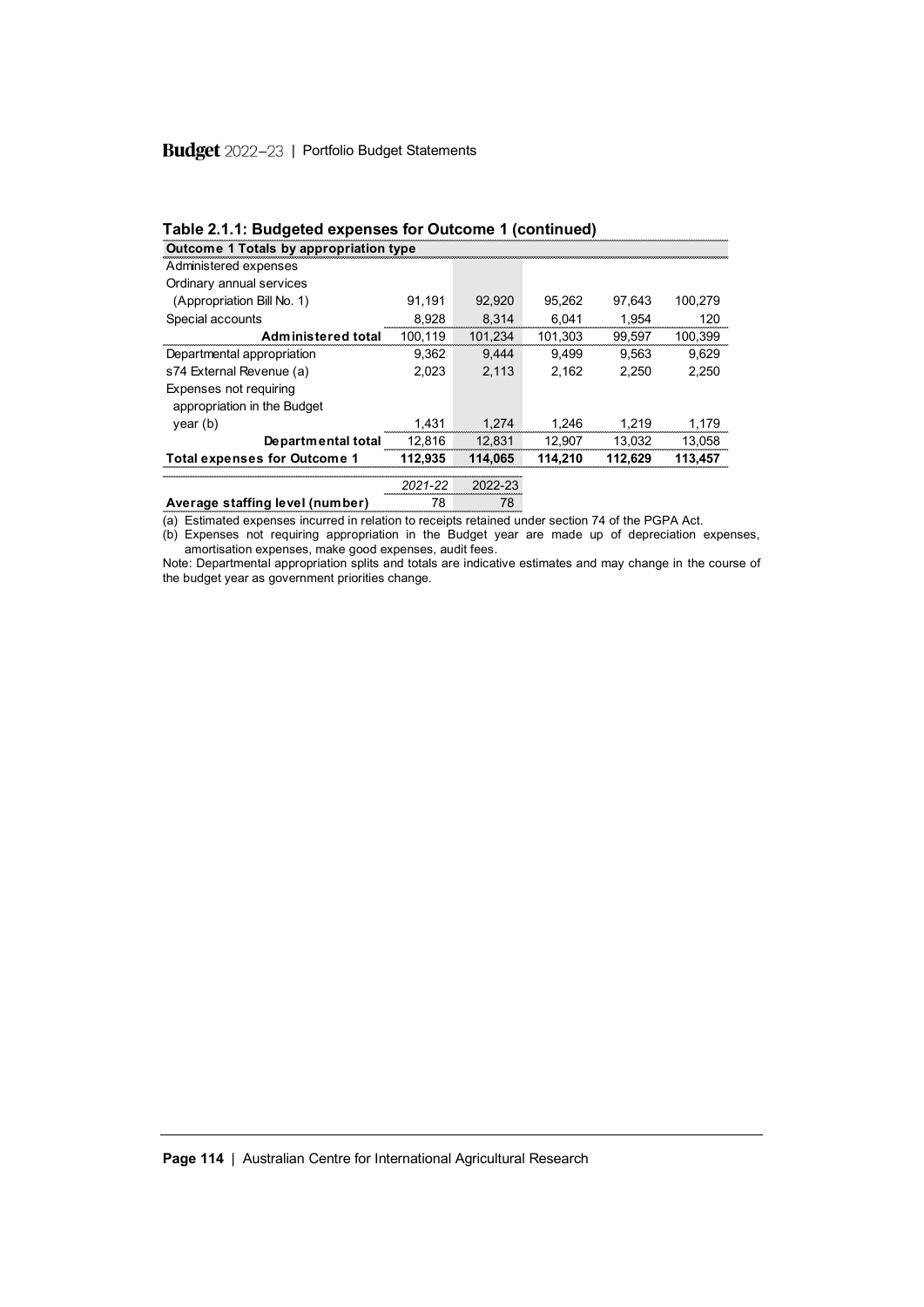#### **Table 2.1.3: Performance measure for Outcome 1**

Table 2.1.3 details the performance measures for each program associated with Outcome 1. It also provides the related key activities as expressed in the current corporate plan where further detail is provided about the delivery of the activities related to the program, the context in which these activities are delivered and how the performance of these activities will be measured. Where relevant, details of 2022–23 Budget measures that have created new programs or materially changed existing programs are provided.

| Outcome 1 – To achieve more productive and sustainable agricultural systems |
|-----------------------------------------------------------------------------|
| for the benefit of developing countries and Australia through international |
| agricultural research and training partnerships                             |

**Program 1 – International agricultural research for development for more productive and sustainable agriculture** 

| ACIAR is an investor, broker, facilitator and manager of strategic partnerships in<br>agricultural research for development, and an evaluator and communicator of<br>research findings. The partnership model ensures that partner countries have input<br>into and ownership of research priorities and the delivery of research programs. This<br>approach maximises the relevance of the research undertaken and the likelihood<br>that research outputs and findings will be used and will make a difference to those<br>countries and to Australia. ACIAR has a well-established Impact Evaluation Program<br>that helps us to refine our priorities, learn lessons from current and past projects, and<br>report accurately to the Minister, the Parliament and the wider Australian public. |
|----------------------------------------------------------------------------------------------------------------------------------------------------------------------------------------------------------------------------------------------------------------------------------------------------------------------------------------------------------------------------------------------------------------------------------------------------------------------------------------------------------------------------------------------------------------------------------------------------------------------------------------------------------------------------------------------------------------------------------------------------------------------------------------------------|
| To contribute to reducing poverty and improving the livelihoods of many in the Indo-<br>Pacific region through more productive and sustainable agriculture emerging from<br>collaborative international research, we deliver programs in line with the ACIAR<br>10-Year Strategy 2018-2027 through three key activities:<br>Global research collaborations<br>$\mathbf{1}$ .<br>2.<br>Bilateral and regional research projects, and<br>3<br>Scientific and policy capacity-building activities.                                                                                                                                                                                                                                                                                                    |
|                                                                                                                                                                                                                                                                                                                                                                                                                                                                                                                                                                                                                                                                                                                                                                                                    |

Table continued on the next page.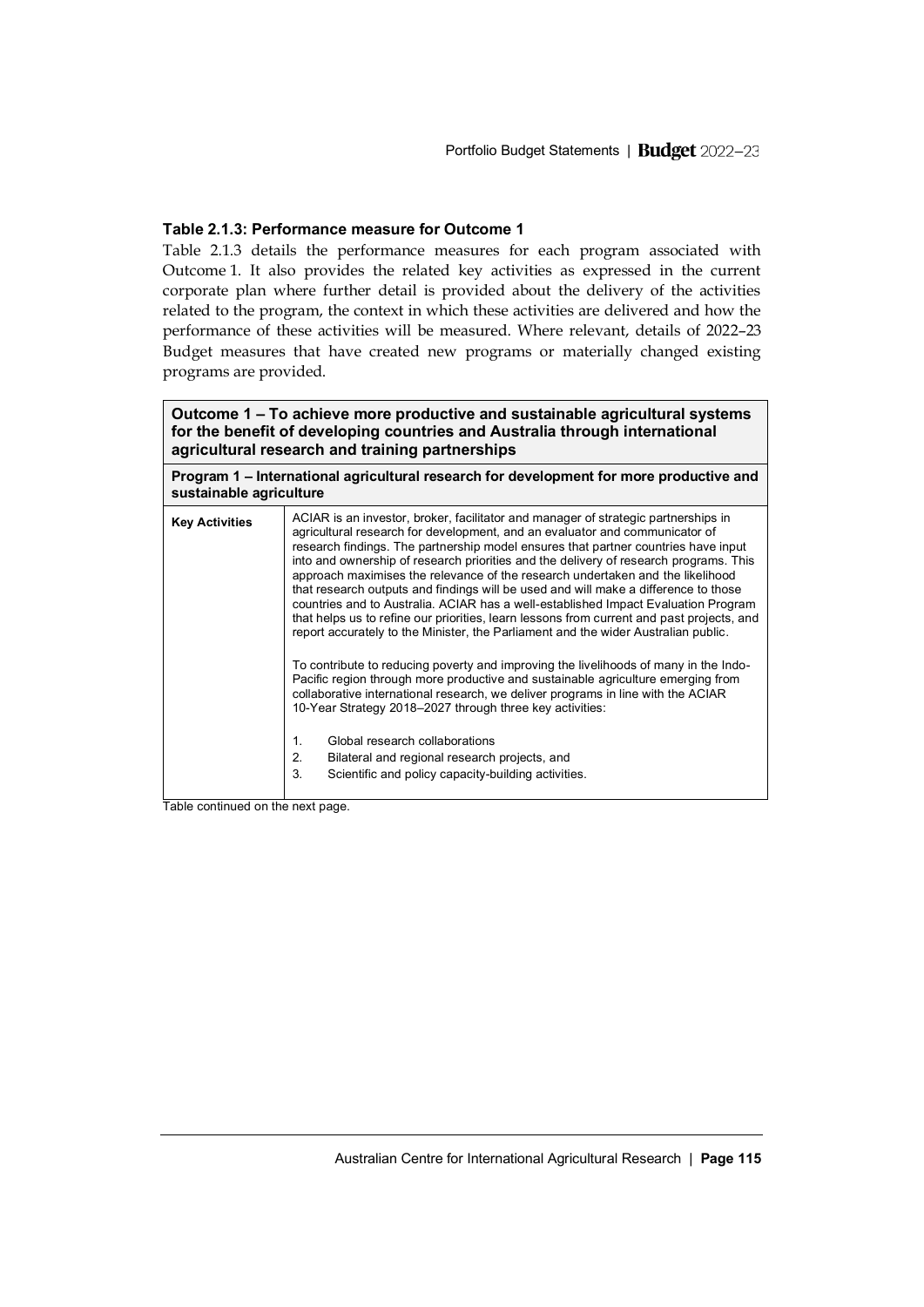| Program 1 – International agricultural research for development for more productive and<br>sustainable agriculture (continued) |                                                                                                                                                                                                                                                                                                                                                                                                                                 |                                                                |  |  |  |  |
|--------------------------------------------------------------------------------------------------------------------------------|---------------------------------------------------------------------------------------------------------------------------------------------------------------------------------------------------------------------------------------------------------------------------------------------------------------------------------------------------------------------------------------------------------------------------------|----------------------------------------------------------------|--|--|--|--|
| Year                                                                                                                           | Performance measures                                                                                                                                                                                                                                                                                                                                                                                                            | <b>Expected Performance Results</b>                            |  |  |  |  |
| Current year<br>2021-22                                                                                                        | Through annual project progress reports,<br>mid- and end-project reviews, long-term<br>adoption studies and impact pathway<br>analyses, case studies (quantitative and<br>qualitative), and financial activity<br>indicators, as appropriate to each<br>performance criteria, ACIAR will<br>measure the extent to which these<br>activities are:<br>exceeding expectations<br>meeting expectations<br>not meeting expectations. | All three key activities meeting or<br>exceeding expectations. |  |  |  |  |
| <b>Budget Year</b><br>2022-23                                                                                                  | As per 2021-22.                                                                                                                                                                                                                                                                                                                                                                                                                 | All three key activities meeting or<br>exceeding expectations. |  |  |  |  |
| <b>Forward Estimates</b><br>2023-26                                                                                            | As per 2022-23.                                                                                                                                                                                                                                                                                                                                                                                                                 | All three key activities meeting or<br>exceeding expectations. |  |  |  |  |

**Table 2.1.3: Performance measure for Outcome 1 (continued)**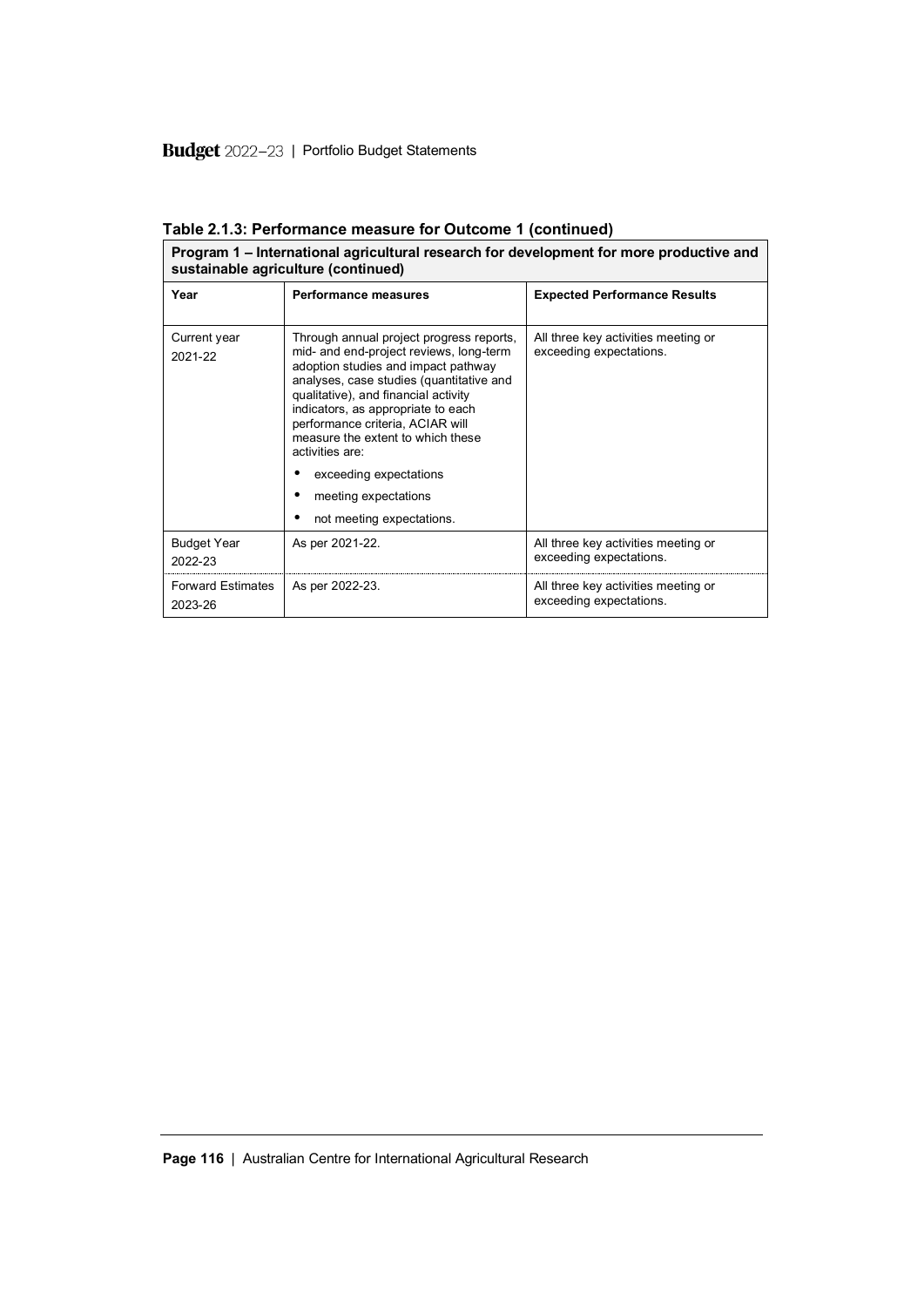### <span id="page-14-0"></span>**Section 3: Budgeted financial statements**

Section 3 presents budgeted financial statements which provide a comprehensive snapshot of entity finances for the 2022–23 Budget year, including the impact of Budget measures and resourcing on financial statements.

#### <span id="page-14-1"></span>**3.1 Budgeted financial statements**

#### **3.1.1 Differences between entity resourcing and financial statements**

There are no differences between the resource information presented in the Budget Papers and in the ACIAR Portfolio Budget Statements.

#### **3.1.2 Explanatory notes and analysis of budgeted financial statements**

The departmental financial statements represent the assets, liabilities, revenues and expenses that are controlled by ACIAR. Departmental expenses include employee and supplier expenses and other administrative costs which are incurred by ACIAR in undertaking its operations.

#### **Budgeted departmental comprehensive income statement**

The total budgeted revenue from government in 2022–23 is \$9.44 million, which represents an increase of \$0.08 million in appropriations from 2021–22 as shown in Table 3.1. The increase is primarily attributable to parameter adjustments for overseas and domestic inflation.

The Income Statement shows a budgeted deficit in 2022–23 of \$0.64 million due to the removal of appropriation funding for depreciation and amortisation funding under the Net Cash funding arrangements.

#### **Budgeted departmental balance sheet**

The statement discloses the estimated end of year financial position for ACIAR. The ACIAR budgeted net asset position of \$4.34 million at the end of 2022–23 represents a decrease of \$0.39 million from the 2021–22 estimate actual in Table 3.2. This is mainly due to the variation between capital program funding (\$0.25 million) and estimated depreciation expense (\$0.51 million).

#### **Departmental statement of changes in equity – summary of movement**

This statement shows changes in equity resulting from the net impact of movements in accumulated results, assets revaluation and other reserves, and contributed equity.

Total equity at the end of 2022–23 is estimated to be \$4.34 million, a decrease of \$0.39 million mainly due to the variation between capital program funding (\$0.25 million) and estimated depreciation expense (\$0.51 million).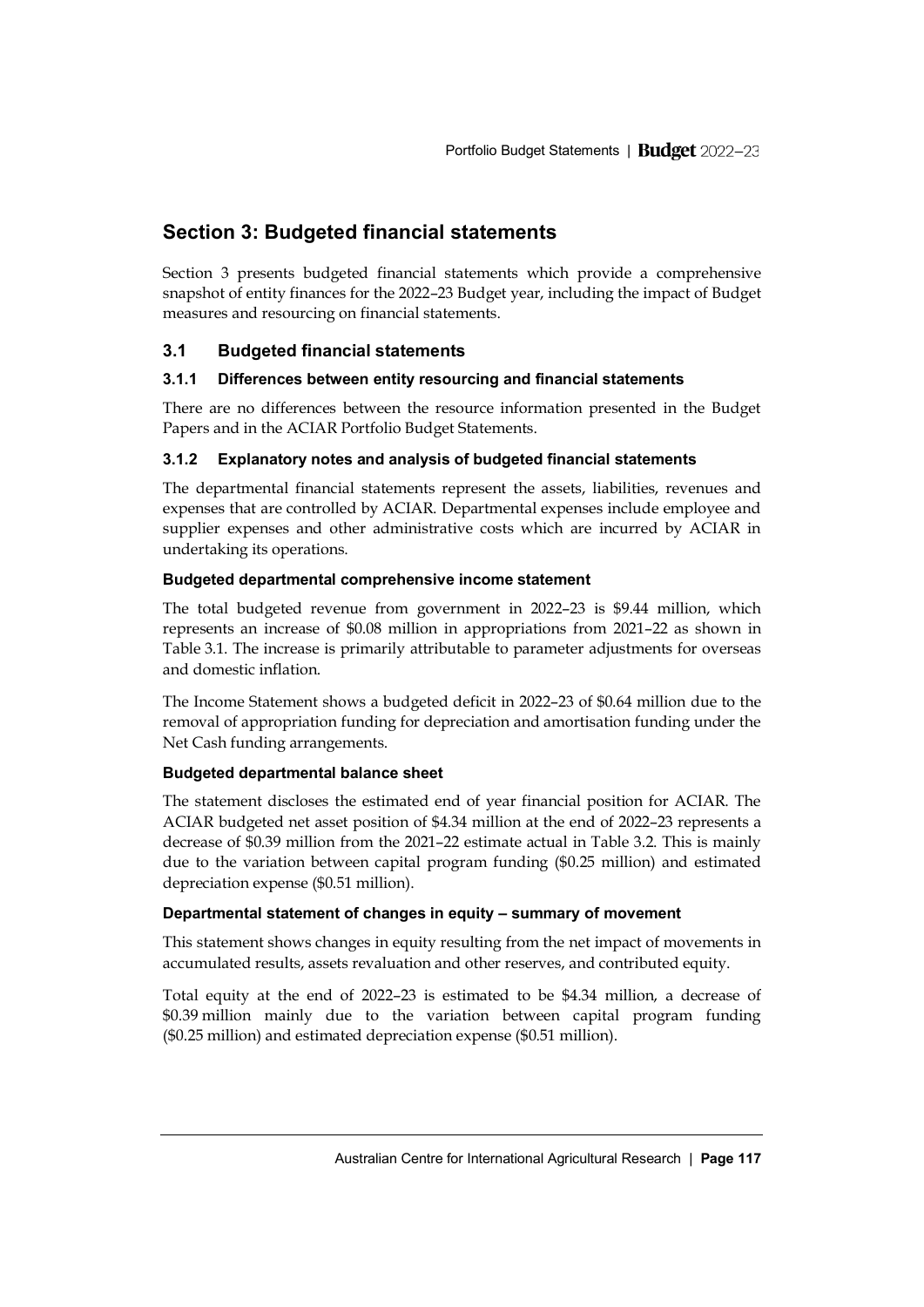#### **Budgeted departmental statement of cashflows**

This statement shows the extent and nature of cash flows as a result of the ACIAR operating, investing and financing activities. The ACIAR cash balance at the end of 2022–23 is estimated to be \$0.01 million.

#### **Departmental capital budget statement**

This statement shows all planned departmental capital expenditure on non-financial assets, whether funded through capital appropriations, additional equity, borrowings, or funds from internal sources.

#### **Departmental statements of asset movements**

This statement shows budgeted acquisitions and disposals of non-financial assets during the budget year.

#### **Schedule of administered activity**

In 2022–23, ACIAR will receive administered appropriation of \$92.92 million for programs administered on behalf of the Government. The expenditure is for 'Official Development Assistance'.

#### **Schedule of budgeted assets and liabilities administered on behalf of government**

This schedule identifies the assets and liabilities administered on behalf of the Government.

Total administered assets and liabilities for 2022–23 are estimated at \$2.84 million and \$6.69 million respectively.

#### **Schedule of budgeted administered cash flows**

This schedule shows cash flows administered on behalf of the Government. All cash received is expected to be expended on the relevant programs.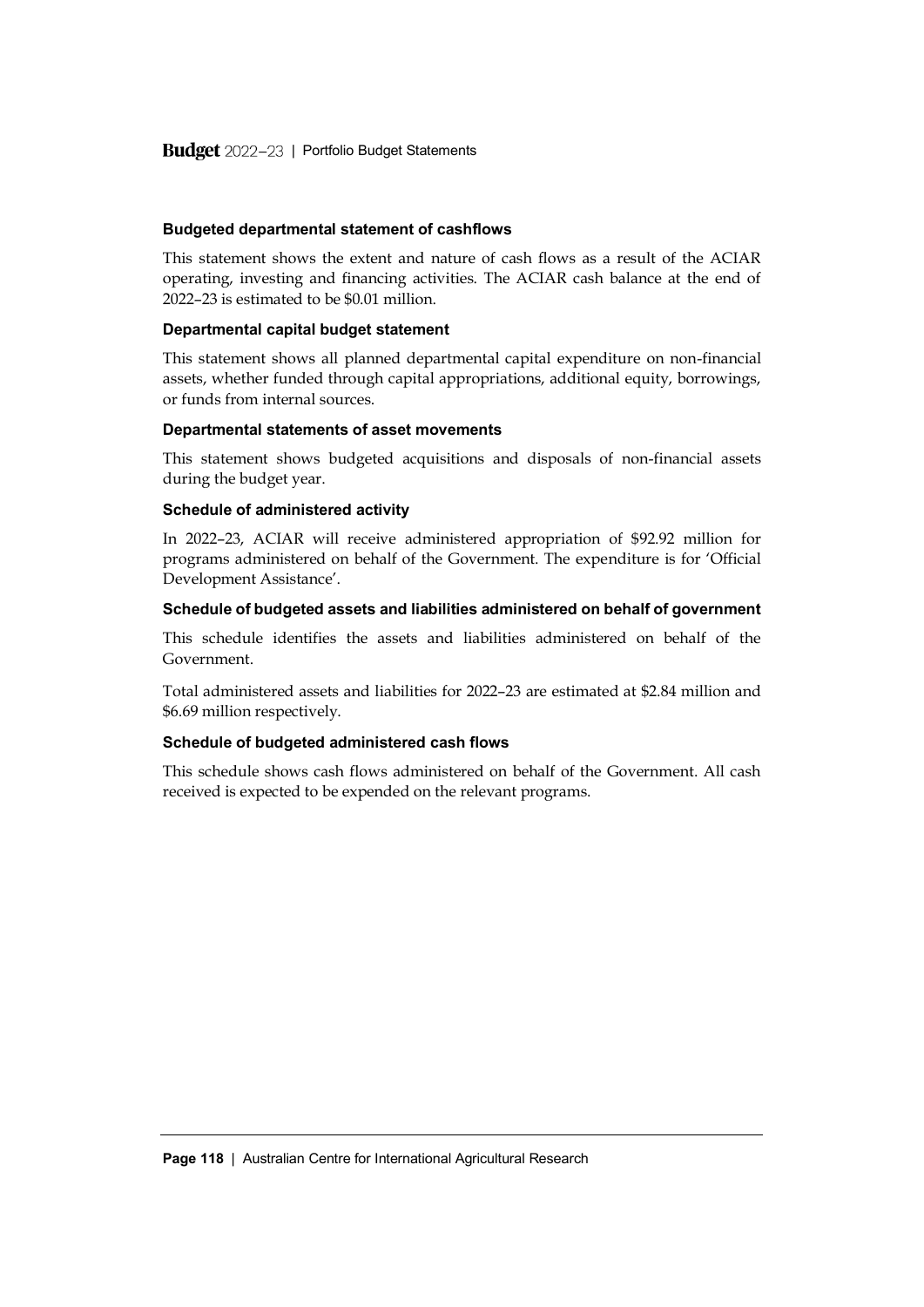#### **3.2. Budgeted financial statements tables**

| Table 3.1: Comprehensive income statement (showing net cost of services) for |  |
|------------------------------------------------------------------------------|--|
| the period ended 30 June                                                     |  |

| the period ended 30 June              |           |               |           |           |           |
|---------------------------------------|-----------|---------------|-----------|-----------|-----------|
|                                       | 2021-22   | 2022-23       | 2023-24   | 2024-25   | 2025-26   |
|                                       | Estimated | <b>Budget</b> | Forw ard  | Forw ard  | Forw ard  |
|                                       | actual    |               | estimate  | estimate  | estimate  |
|                                       | \$'000    | \$'000        | \$'000    | \$'000    | \$'000    |
| <b>EXPENSES</b>                       |           |               |           |           |           |
| <b>Employee benefits</b>              | 7,447     | 7,088         | 7,230     | 7,550     | 7,560     |
| <b>Suppliers</b>                      | 3,358     | 3,673         | 3,608     | 3.439     | 4,439     |
| Depreciation and amortisation (a)     | 1,397     | 1,240         | 1,212     | 1,185     | 1,145     |
| Finance costs                         | 72        | 65            | 58        | 44        | 36        |
| Other expenses                        | 1         | 1             | 1         | 1         |           |
| <b>Total expenses</b>                 | 12,275    | 12,067        | 12,109    | 12,219    | 13,180    |
| LESS:                                 |           |               |           |           |           |
| <b>OWN-SOURCE INCOME</b>              |           |               |           |           |           |
| Own-source revenue                    |           |               |           |           |           |
| Sale of goods and rendering of        |           |               |           |           |           |
| services                              | 1,773     | 1,863         | 1,912     | 2,000     | 2,000     |
| Other                                 | 403       | 125           | 78        | 78        | 1,034     |
| Total own-source revenue              | 2,176     | 1,988         | 1,990     | 2,078     | 3,034     |
| Total own-source income               | 2,176     | 1,988         | 1,990     | 2,078     | 3,034     |
| Net (cost of)/contribution by         |           |               |           |           |           |
| services                              | (10, 099) | (10, 079)     | (10, 119) | (10, 141) | (10, 146) |
| Revenue from Government               | 9,362     | 9,444         | 9,499     | 9,563     | 9,629     |
| Surplus/(deficit) attributable to the |           |               |           |           |           |
| <b>Australian Government</b>          | (737)     | (635)         | (620)     | (578)     | (517)     |
| Total comprehensive income/(loss)     |           |               |           |           |           |
| attributable to the Australian        |           |               |           |           |           |
| Government                            | (737)     | (635)         | (620)     | (578)     | (517)     |
| Tablo continued on the novt           |           |               |           |           |           |

Table continued on the next page.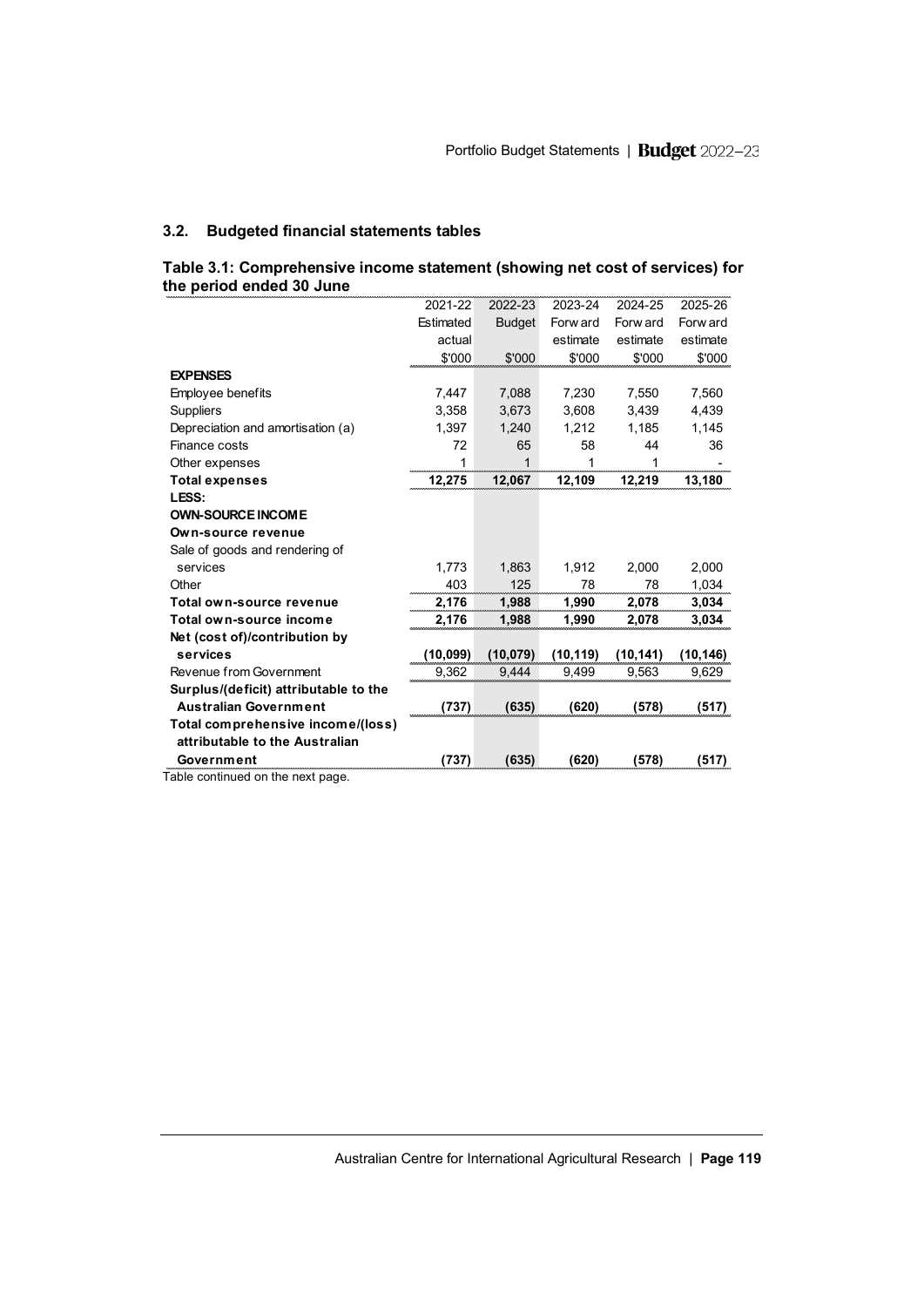#### **Table 3.1: Comprehensive income statement (showing net cost of services) for the period ended 30 June (continued)**

| Note: Impact of net cash appropriation arrangements      |           |               |          |          |          |
|----------------------------------------------------------|-----------|---------------|----------|----------|----------|
|                                                          | 2021-22   | 2022-23       | 2023-24  | 2024-25  | 2025-26  |
|                                                          | Estimated | <b>Budget</b> | Forw ard | Forw ard | Forw ard |
|                                                          | actual    |               | estimate | estimate | estimate |
|                                                          | \$'000    | \$'000        | \$'000   | \$'000   | \$'000   |
| Total comprehensive income/(loss)                        |           |               |          |          |          |
| - as per statement of                                    |           |               |          |          |          |
| <b>Comprehensive Income</b>                              | (737)     | (635)         | (620)    | (578)    | (517)    |
| plus: depreciation/amortisation of assets                |           |               |          |          |          |
| funded through appropriations                            |           |               |          |          |          |
| (departmental capital budget funding                     |           |               |          |          |          |
| and/or equity injections) (a)                            | 600       | 509           | 580      | 572      | 537      |
| plus: depreciation/amortisation                          |           |               |          |          |          |
| expenses for ROU assets (b)                              | 797       | 731           | 632      | 613      | 608      |
| less: lease principal repayments (b)                     | 660       | 605           | 592      | 607      | 628      |
| Net Cash Operating Surplus/ (Deficit)                    |           |               |          |          |          |
| <b>Droparod on Australian Accounting Standards basis</b> |           |               |          |          |          |

Prepared on Australian Accounting Standards basis.

(a) From 2010-11, the Government introduced net cash appropriation arrangements where Bill 1 revenue appropriations for the depreciation/amortisation expenses of non-corporate Commonwealth entities (and select corporate Commonwealth entities) were replaced with a separate capital budget (the Departmental Capital Budget, or DCB) provided through Bill 1 equity appropriations. For information regarding DCBs, please refer to Table 3.5 Departmental Capital Budget Statement.

(b) Applies leases under AASB 16 Leases.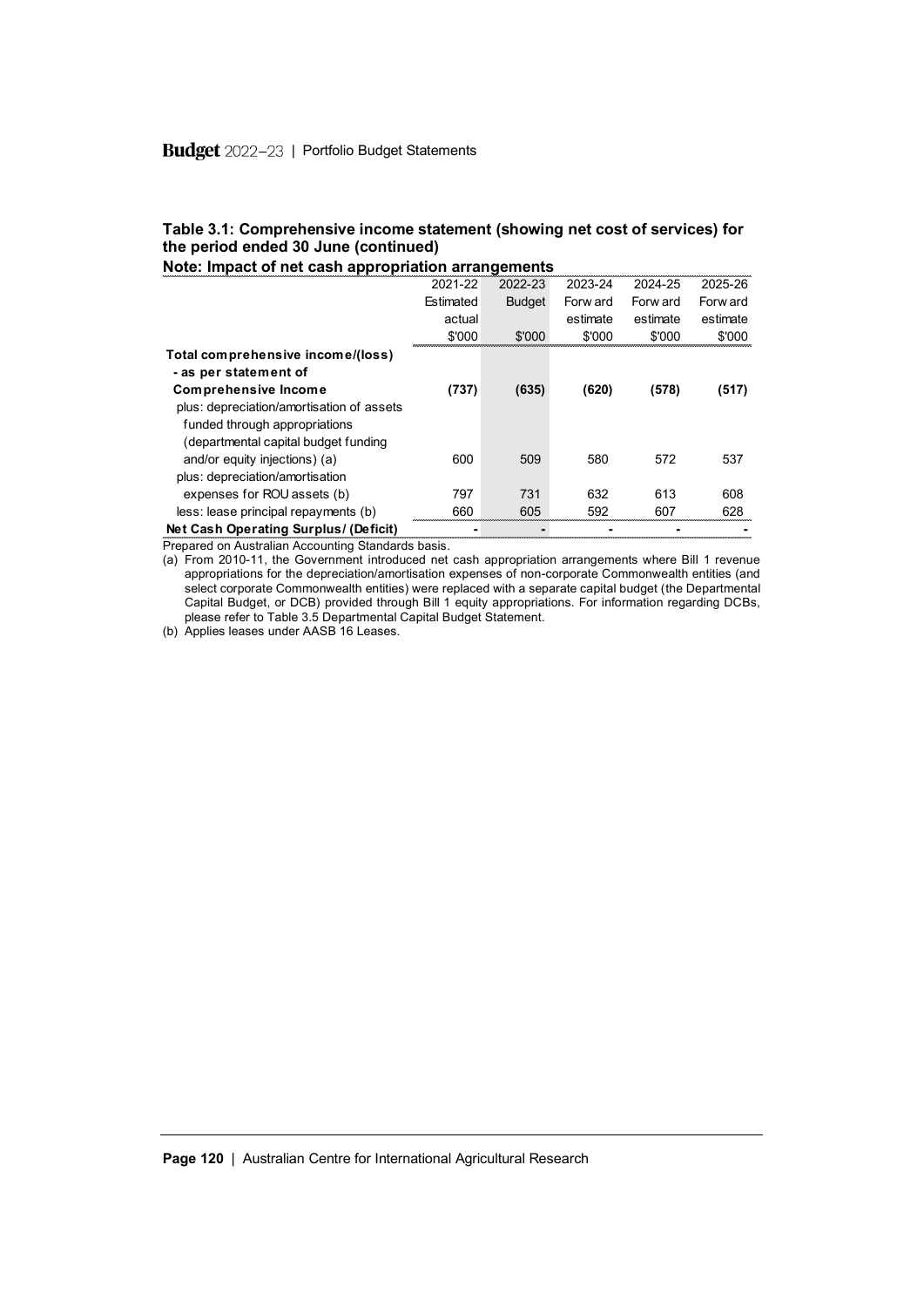| Table 3.2: Budgeted departmental balance sheet (as at 30 June) |           |               |          |          |          |  |
|----------------------------------------------------------------|-----------|---------------|----------|----------|----------|--|
|                                                                | 2021-22   | 2022-23       | 2023-24  | 2024-25  | 2025-26  |  |
|                                                                | Estimated | <b>Budget</b> | Forw ard | Forw ard | Forw ard |  |
|                                                                | actual    |               | estimate | estimate | estimate |  |
|                                                                | \$'000    | \$'000        | \$'000   | \$'000   | \$'000   |  |
| <b>ASSETS</b>                                                  |           |               |          |          |          |  |
| <b>Financial assets</b>                                        |           |               |          |          |          |  |
| Cash and cash equivalents                                      | 12        | 12            | 12       | 12       | 12       |  |
| Trade and other receivables                                    | 5,041     | 5,041         | 5,041    | 5,041    | 5,041    |  |
| <b>Total financial assets</b>                                  | 5,053     | 5,053         | 5,053    | 5,053    | 5,053    |  |
| <b>Non-financial assets</b>                                    |           |               |          |          |          |  |
| <b>Buildings</b>                                               | 5,578     | 4,717         | 3,971    | 3,247    | 2,524    |  |
| Plant and equipment                                            | 590       | 515           | 385      | 291      | 270      |  |
| Intangibles                                                    | 1,294     | 1,238         | 1,152    | 1,037    | 889      |  |
| Other non-financial assets                                     | 107       | 107           | 107      | 107      | 107      |  |
| <b>Total non-financial assets</b>                              | 7,569     | 6,577         | 5,615    | 4,682    | 3,790    |  |
| Assets held for sale                                           |           |               |          |          |          |  |
| <b>Total assets</b>                                            | 12,622    | 11,630        | 10,668   | 9,735    | 8,843    |  |
| <b>LIABILITIES</b>                                             |           |               |          |          |          |  |
| <b>Payables</b>                                                |           |               |          |          |          |  |
| Suppliers                                                      | 213       | 213           | 213      | 213      | 213      |  |
| Other payables                                                 | 129       | 129           | 129      | 129      | 129      |  |
| <b>Total payables</b>                                          | 342       | 342           | 342      | 342      | 342      |  |
| <b>Interest bearing liabilities</b>                            |           |               |          |          |          |  |
| Loans                                                          |           |               |          |          |          |  |
| Leases                                                         | 5,223     | 4,618         | 4,026    | 3,419    | 2,791    |  |
| <b>Total interest bearing liabilities</b>                      | 5,223     | 4,618         | 4,026    | 3,419    | 2,791    |  |
| <b>Provisions</b>                                              |           |               |          |          |          |  |
| Employee provisions                                            | 1,845     | 1,845         | 1,845    | 1,845    | 1,845    |  |
| Other provisions                                               | 487       | 487           | 487      | 487      | 487      |  |
| <b>Total provisions</b>                                        | 2,332     | 2,332         | 2,332    | 2,332    | 2,332    |  |
| <b>Total liabilities</b>                                       | 7,897     | 7,292         | 6,700    | 6,093    | 5,465    |  |
| <b>Netassets</b>                                               | 4,725     | 4,338         | 3,968    | 3,642    | 3,378    |  |
| EQUITY*                                                        |           |               |          |          |          |  |
| <b>Parent entity interest</b>                                  |           |               |          |          |          |  |
| Contributed equity                                             | 3,327     | 3,575         | 3,825    | 4,077    | 4,330    |  |
| <b>Reserves</b>                                                | 353       | 353           | 353      | 353      | 353      |  |
| Retained surplus (accumulated                                  |           |               |          |          |          |  |
| deficit)                                                       | 1,045     | 410           | (210)    | (788)    | (1, 305) |  |
| <b>Total parent entity interest</b>                            | 4,725     | 4,338         | 3,968    | 3,642    | 3,378    |  |
| <b>Total equity</b>                                            | 4,725     | 4,338         | 3,968    | 3,642    | 3,378    |  |

\*'Equity' is the residual interest in assets after deduction of liabilities.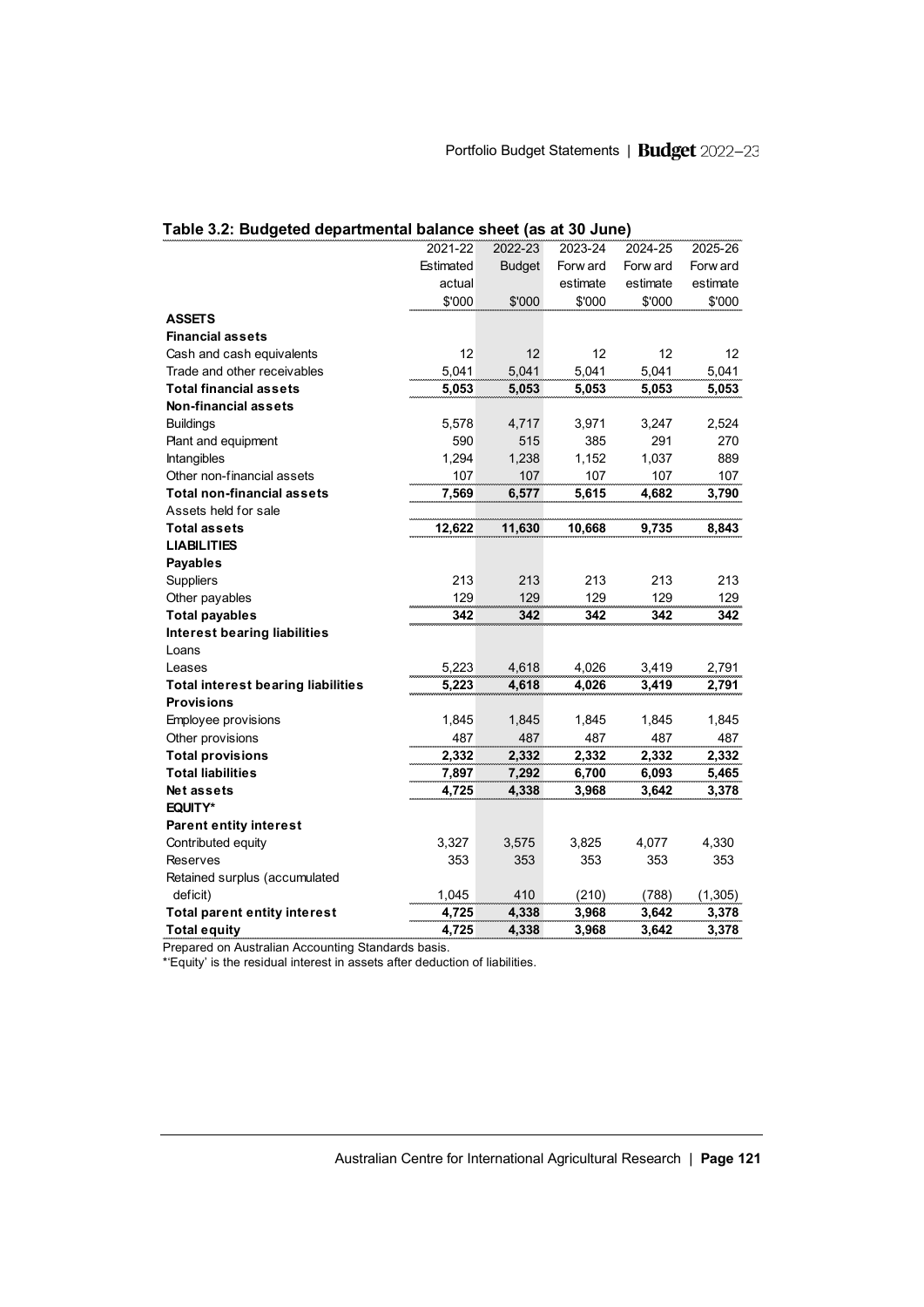|  |                                | Table 3.3: Departmental statement of changes in equity - summary of |  |
|--|--------------------------------|---------------------------------------------------------------------|--|
|  | movement (Budget year 2022-23) |                                                                     |  |

|                                   | Retained | Asset       | Contributed | Total  |
|-----------------------------------|----------|-------------|-------------|--------|
|                                   | earnings | revaluation | equity/     | equity |
|                                   |          | reserve     | capital     |        |
|                                   | \$'000   | \$'000      | \$'000      | \$'000 |
| Opening balance as at 1 July 2022 |          |             |             |        |
| Balance carried forw ard from     |          |             |             |        |
| previous period                   | 1,045    | 353         | 3,327       | 4,725  |
| <b>Adjusted opening balance</b>   | 1,045    | 353         | 3,327       | 4,725  |
| <b>Comprehensive income</b>       |          |             |             |        |
| Surplus/(deficit) for the period  | (635)    |             |             | (635)  |
| Total comprehensive income        | (635)    |             |             | (635)  |
| of which:                         |          |             |             |        |
| Attributable to the Australian    |          |             |             |        |
| Government                        | (635)    |             |             | (635)  |
| <b>Transactions with owners</b>   |          |             |             |        |
| <b>Contributions by owners</b>    |          |             |             |        |
| Departmental Capital Budget (DCB) |          |             | 248         | 248    |
| Sub-total transactions with       |          |             |             |        |
| owners                            |          |             | 248         | 248    |
| Estimated closing balance as at   |          |             |             |        |
| 30 June 2023                      | 410      | 353         | 3,575       | 4.338  |
| Closing balance attributable to   |          |             |             |        |
| the Australian Government         | 410      | 353         | 3,575       | 4.338  |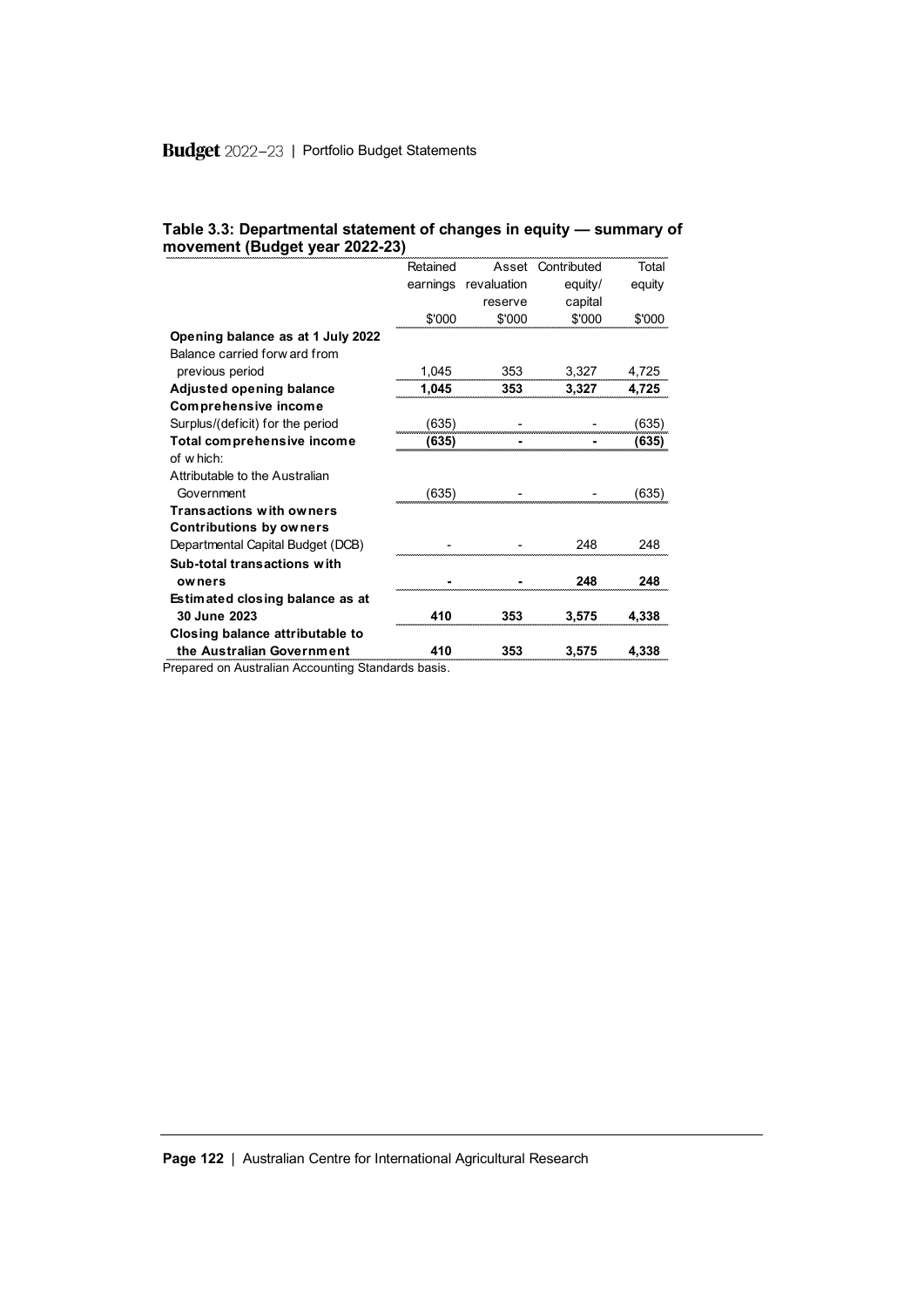| 30 June)                              |           |               |          |          |          |
|---------------------------------------|-----------|---------------|----------|----------|----------|
|                                       | 2021-22   | 2022-23       | 2023-24  | 2024-25  | 2025-26  |
|                                       | Estimated | <b>Budget</b> | Forw ard | Forw ard | Forw ard |
|                                       | actual    |               | estimate | estimate | estimate |
|                                       | \$'000    | \$'000        | \$'000   | \$'000   | \$'000   |
| <b>OPERATING ACTIVITIES</b>           |           |               |          |          |          |
| Cash received                         |           |               |          |          |          |
| Appropriations                        | 9,362     | 9,444         | 9,499    | 9,563    | 9,629    |
| Sale of goods and rendering of        |           |               |          |          |          |
| services                              | 2,023     | 2,113         | 2,162    | 2,250    | 2,250    |
| Other                                 | 369       | 91            | 44       | 44       | 1,000    |
| Total cash received                   | 11,754    | 11,648        | 11,705   | 11,857   | 12,879   |
| Cash used                             |           |               |          |          |          |
| Employees                             | 7,447     | 7,088         | 7,230    | 7,550    | 7,560    |
| <b>Suppliers</b>                      | 3,575     | 3,890         | 3,825    | 3,656    | 4,655    |
| Interest payments on lease liability  | 72        | 65            | 58       | 44       | 36       |
| Total cash used                       | 11,094    | 11,043        | 11,113   | 11,250   | 12,251   |
| Net cash from/(used by)               |           |               |          |          |          |
| operating activities                  | 660       | 605           | 592      | 607      | 628      |
| <b>INVESTING ACTIVITIES</b>           |           |               |          |          |          |
| Cash used                             |           |               |          |          |          |
| Purchase of property, plant and       |           |               |          |          |          |
| equipment and intangibles             | 246       | 248           | 250      | 252      | 253      |
| Total cash used                       | 246       | 248           | 250      | 252      | 253      |
| Net cash from/(used by)               |           |               |          |          |          |
| investing activities                  | (246)     | (248)         | (250)    | (252)    | (253)    |
| <b>FINANCING ACTIVITIES</b>           |           |               |          |          |          |
| Cash received                         |           |               |          |          |          |
| Contributed equity                    | 246       | 248           | 250      | 252      | 253      |
| <b>Total cash received</b>            | 246       | 248           | 250      | 252      | 253      |
| Cash used                             |           |               |          |          |          |
| Principal payments on lease liability | 660       | 605           | 592      | 607      | 628      |
| Total cash used                       | 660       | 605           | 592      | 607      | 628      |
| Net cash from/(used by)               |           |               |          |          |          |
| financing activities                  | (414)     | (357)         | (342)    | (355)    | (375)    |
| Net increase/(decrease) in cash       |           |               |          |          |          |
| held                                  |           |               |          |          |          |
| Cash and cash equivalents at the      |           |               |          |          |          |
| beginning of the reporting period     | 12        | 12            | 12       | 12       | 12       |
| Cash and cash equivalents at          |           |               |          |          |          |
| the end of the reporting period       | 12        | 12            | 12       | 12       | 12       |

#### **Table 3.4: Budgeted departmental statement of cash flows (for the period ended 30 June)**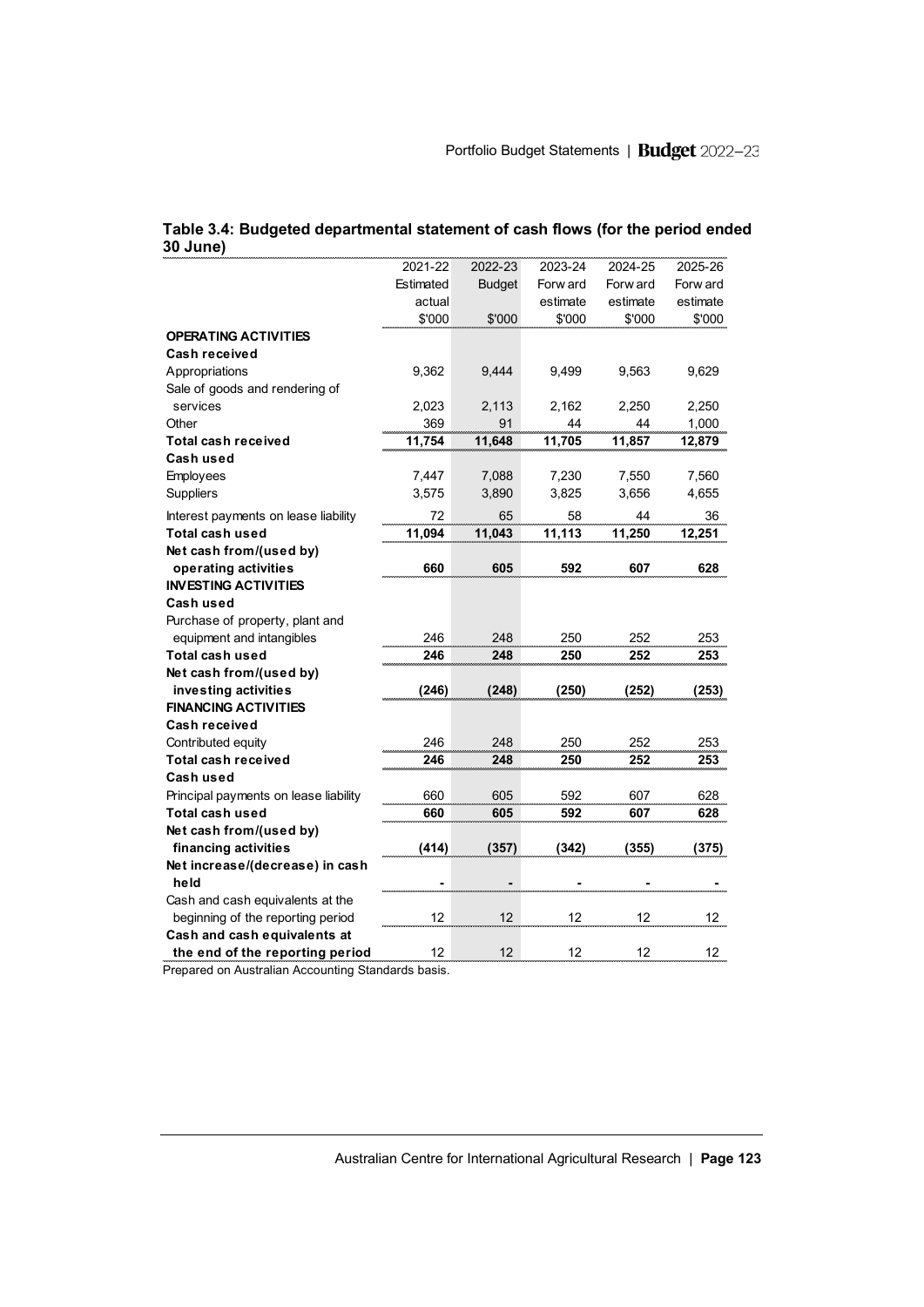| Table 3.5: Departmental capital budget statement (for the period ended 30 June)           |           |         |          |          |          |
|-------------------------------------------------------------------------------------------|-----------|---------|----------|----------|----------|
|                                                                                           | 2021-22   | 2022-23 | 2023-24  | 2024-25  | 2025-26  |
|                                                                                           | Estimated | Budget  | Forw ard | Forw ard | Forw ard |
|                                                                                           | actual    |         | estimate | estimate | estimate |
|                                                                                           | \$'000    | \$'000  | \$'000   | \$'000   | \$'000   |
| <b>NEW CAPITAL APPROPRIATIONS</b>                                                         |           |         |          |          |          |
| Capital budget - Bill 1 (DCB)                                                             | 246       | 248     | 250      | 252      | 253      |
| Total new capital appropriations                                                          | 246       | 248     | 250      | 252      | 253      |
| <b>PURCHASE OF NON-FINANCIAL</b><br><b>ASSETS</b>                                         |           |         |          |          |          |
| Funded by capital appropriation -                                                         |           |         |          |          |          |
| DCB(a)                                                                                    | 246       | 248     | 250      | 252      | 253      |
| <b>TOTAL</b>                                                                              | 246       | 248     | 250      | 252      | 253      |
| <b>RECONCILIATION OF CASH USED</b><br>TO ACQUIRE ASSETS TO ASSET<br><b>MOVEMENT TABLE</b> |           |         |          |          |          |
| Total purchases                                                                           | 246       | 248     | 250      | 252      | 253      |
| Total cash used to acquire assets                                                         | 246       | 248     | 250      | 252      | 253      |

(a) Includes purchases from current and previous years' Departmental capital budgets (DCBs).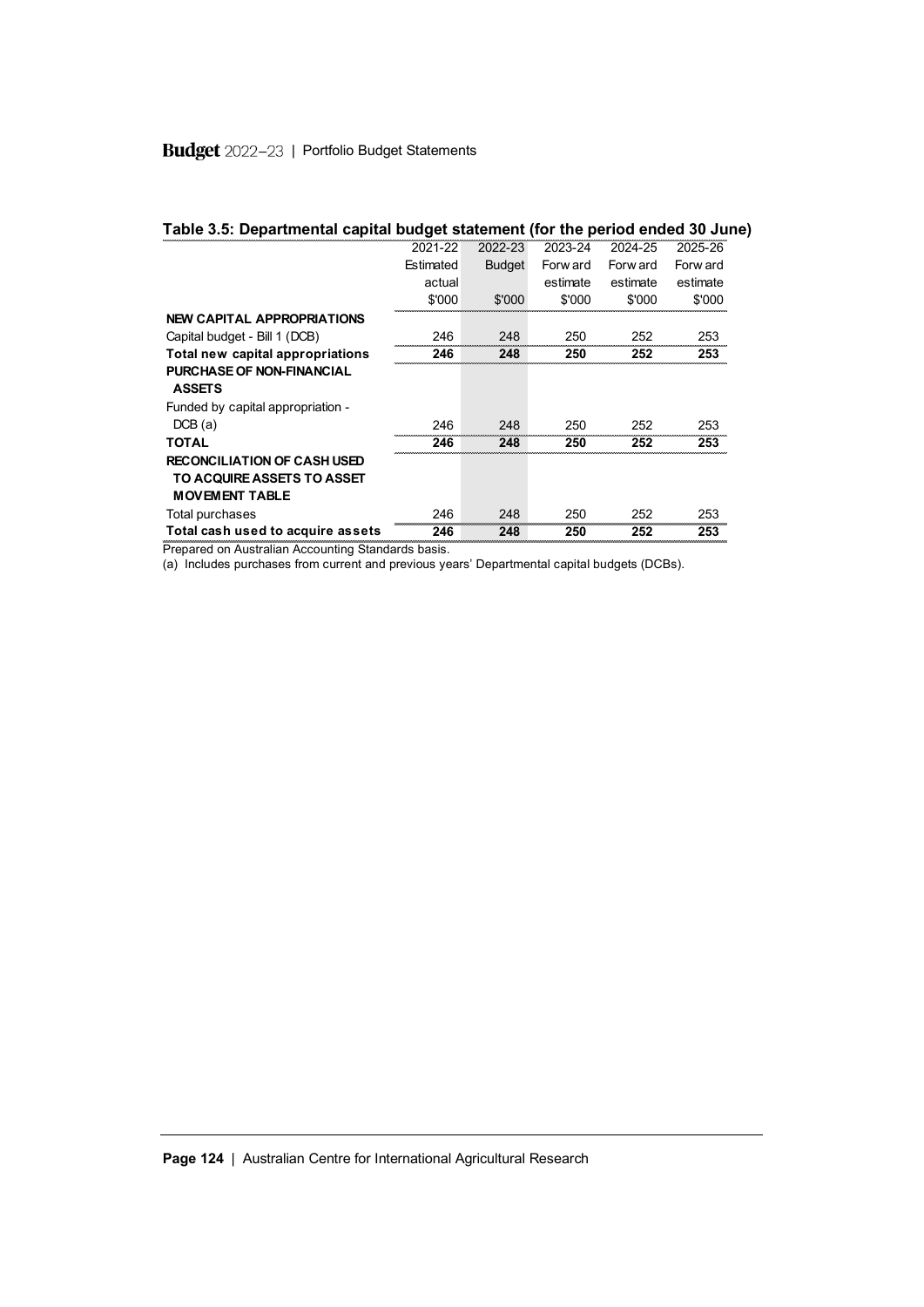| Table 3.6: Statement of departmental asset movements (Budget year 2022-23) |                  |           |             |          |
|----------------------------------------------------------------------------|------------------|-----------|-------------|----------|
|                                                                            | <b>Buildings</b> |           | Computer    | Total    |
|                                                                            |                  |           | softw are   |          |
|                                                                            |                  | Plant and | and         |          |
|                                                                            |                  | equipment | intangibles |          |
|                                                                            | \$'000           | \$'000    | \$'000      | \$'000   |
| As at 1 July 2022                                                          |                  |           |             |          |
| Gross book value                                                           | 683              | 850       | 2,232       | 3,765    |
| Gross book value - ROU assets                                              | 7,450            |           |             | 7,450    |
| Accumulated depreciation/                                                  |                  |           |             |          |
| amortisation and impairment                                                | (161)            | (260)     | (938)       | (1,359)  |
| Accumulated depreciation/amorisation                                       |                  |           |             |          |
| and impairement - ROU assets                                               | (2, 394)         |           |             | (2,394)  |
| Opening net book balance                                                   | 5,578            | 590       | 1.294       | 7.462    |
| <b>Capital asset additions</b>                                             |                  |           |             |          |
| Estimated expenditure on new                                               |                  |           |             |          |
| or replacement assets                                                      |                  |           |             |          |
| By purchase - appropriation                                                |                  |           |             |          |
| ordinary annual services (a)                                               | 20               | 77        | 151         | 248      |
| <b>Total additions</b>                                                     | 20               | 77        | 151         | 248      |
| Other movements                                                            |                  |           |             |          |
| Depreciation/amortisation expense                                          | (150)            | (152)     | (207)       | (509)    |
| Depreciation/amortisation on                                               |                  |           |             |          |
| ROU assets                                                                 | (731)            |           |             | (731)    |
| As at 30 June 2023                                                         |                  |           |             |          |
| Gross book value                                                           | 703              | 927       | 2,383       | 4,013    |
| Gross book value - ROU assets                                              | 7,450            |           |             | 7,450    |
| Accumulated depreciation/                                                  |                  |           |             |          |
| amortisation and impairment                                                | (311)            | (412)     | (1, 145)    | (1,868)  |
| Accumulated depreciation/amortisation                                      |                  |           |             |          |
| and impairment - ROU assets                                                | (3, 125)         |           |             | (3, 125) |
| <b>Closing net book balance</b>                                            | 4,717            | 515       | 1,238       | 6,470    |

(a) 'Appropriation ordinary annual services' refers to funding provided through Appropriation Bill (No. 1) 2022-23 for depreciation/amortisation expenses, DCBs or other operational expenses.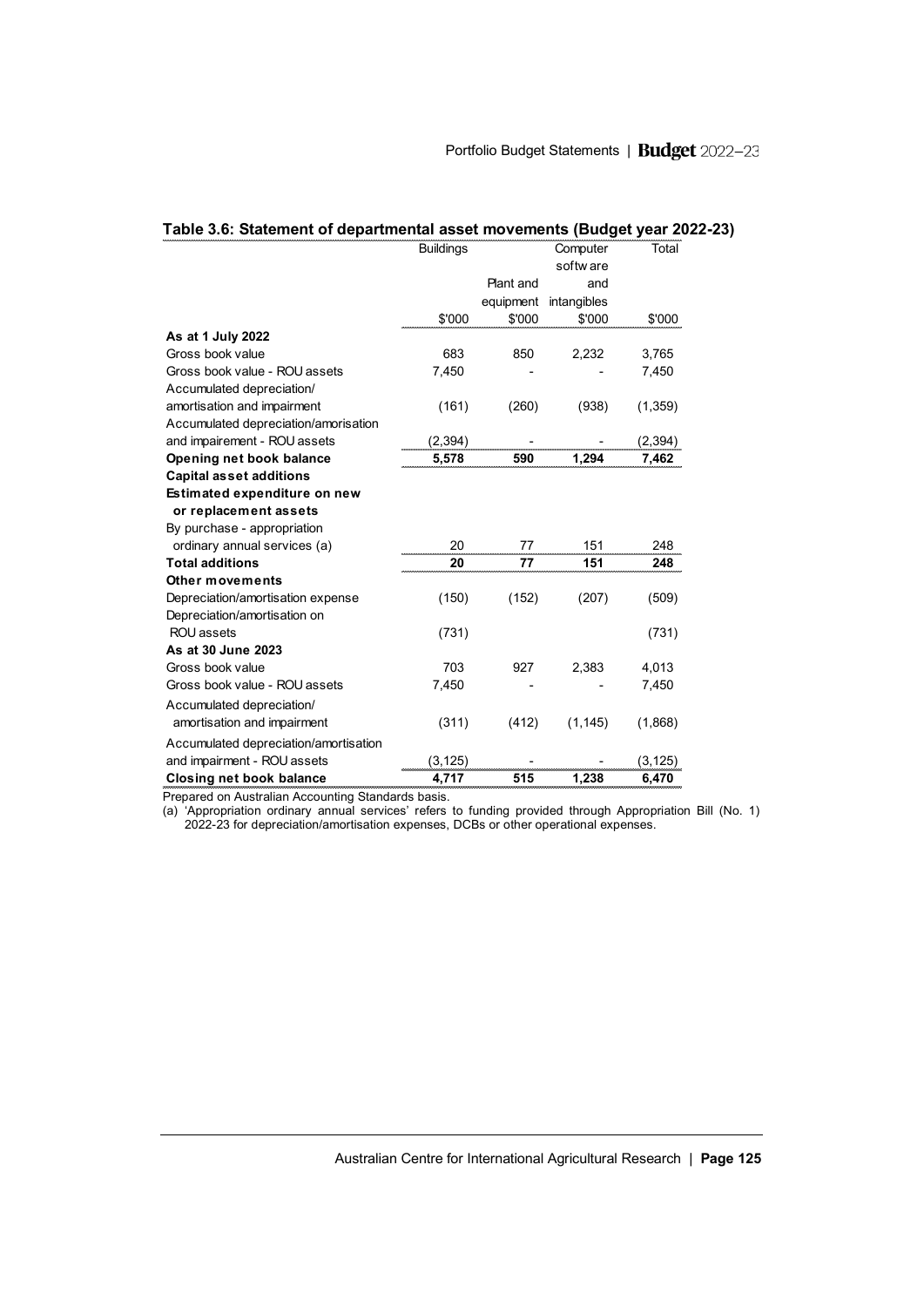## **Table 3.7: Schedule of budgeted income and expenses administered on behalf of**

| Government (for the period ended 30 June) |           |               |          |          |          |  |
|-------------------------------------------|-----------|---------------|----------|----------|----------|--|
|                                           | 2021-22   | 2022-23       | 2023-24  | 2024-25  | 2025-26  |  |
|                                           | Estimated | <b>Budget</b> | Forw ard | Forw ard | Forw ard |  |
|                                           | actual    |               | estimate | estimate | estimate |  |
|                                           | \$'000    | \$'000        | \$'000   | \$'000   | \$'000   |  |
| <b>EXPENSES</b>                           |           |               |          |          |          |  |
| Employee benefits                         | 4,556     | 4,622         | 4,711    | 4,845    | 4,935    |  |
| <b>Suppliers</b>                          | 95,112    | 96,612        | 96,592   | 94,752   | 95,464   |  |
| Total expenses administered on            |           |               |          |          |          |  |
| behalf of Government                      | 99,668    | 101,234       | 101,303  | 99,597   | 100,399  |  |
| <b>Non-taxation revenue</b>               |           |               |          |          |          |  |
| Sale of goods and rendering of            |           |               |          |          |          |  |
| services                                  | 8,928     | 8,314         | 6,041    | 1,954    | 120      |  |
| <b>Total non-taxation revenue</b>         | 8,928     | 8,314         | 6,041    | 1,954    | 120      |  |
| Total own-source revenue                  |           |               |          |          |          |  |
| administered on behalf of                 |           |               |          |          |          |  |
| Government                                | 8,928     | 8,314         | 6,041    | 1,954    | 120      |  |
| Total own-sourced income                  |           |               |          |          |          |  |
| administered on behalf of                 |           |               |          |          |          |  |
| Government                                | 8,928     | 8,314         | 6,041    | 1.954    | 120      |  |
| Net (cost of)/contribution by             |           |               |          |          |          |  |
| services                                  | 90,740    | 92,920        | 95,262   | 97,643   | 100,279  |  |
| Total comprehensive income/(loss)         | 90,740    | 92,920        | 95,262   | 97,643   | 100,279  |  |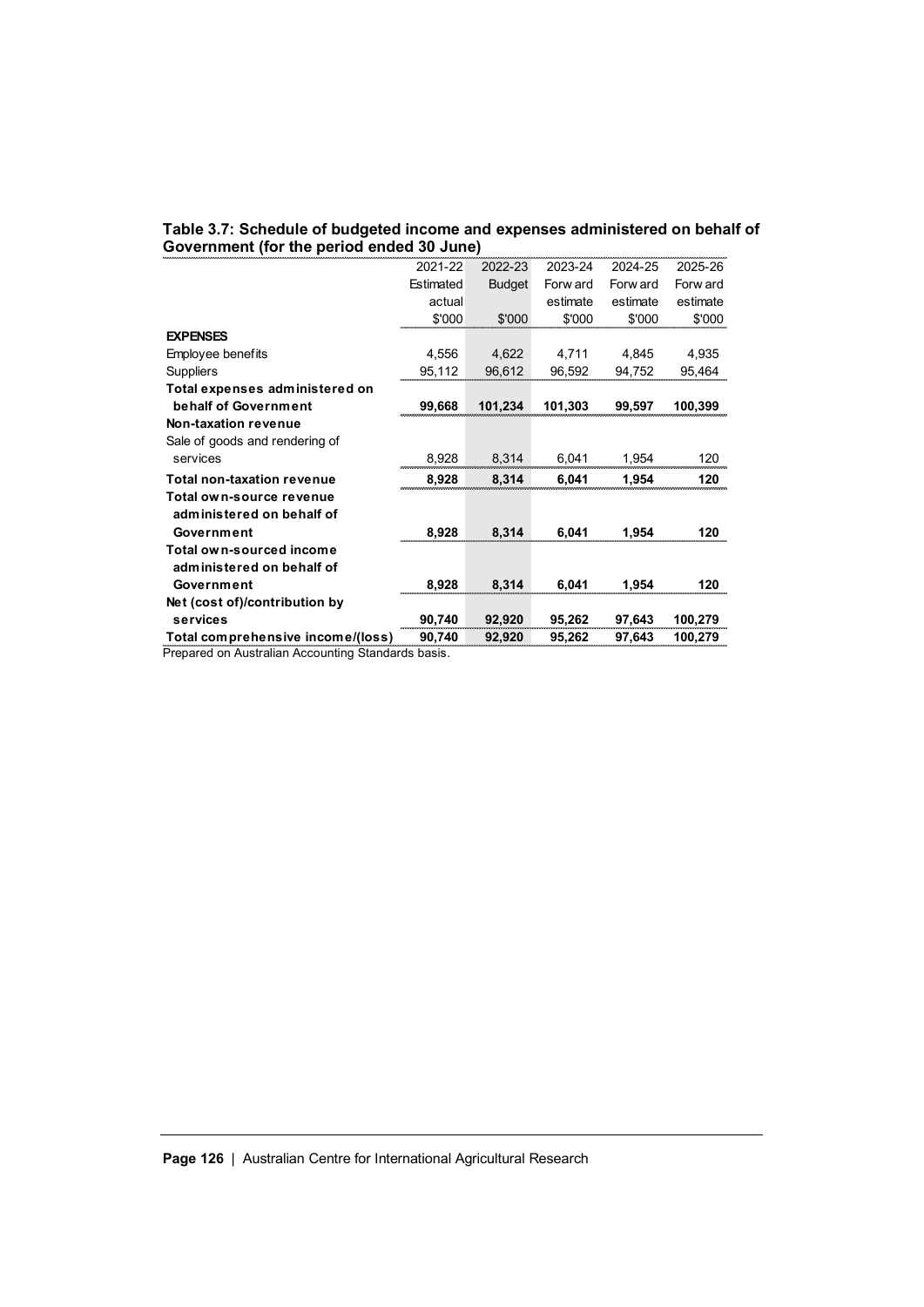| Government (as at 30 June)        |           |               |          |          |          |
|-----------------------------------|-----------|---------------|----------|----------|----------|
|                                   | 2021-22   | 2022-23       | 2023-24  | 2024-25  | 2025-26  |
|                                   | Estimated | <b>Budget</b> | Forw ard | Forw ard | Forw ard |
|                                   | actual    |               | estimate | estimate | estimate |
|                                   | \$'000    | \$'000        | \$'000   | \$'000   | \$'000   |
| <b>ASSETS</b>                     |           |               |          |          |          |
| <b>Financial assets</b>           |           |               |          |          |          |
| Cash and cash equivalents         | 3,008     | 1,664         | 1,000    | 1,239    | 2,239    |
| <b>Taxation receivables</b>       | 1,052     | 1,052         | 1,052    | 1,052    | 1,052    |
| Trade and other receivables       | 108       | 108           | 108      | 108      | 108      |
| <b>Total financial assets</b>     | 4,168     | 2,824         | 2,160    | 2,399    | 3,399    |
| Non-financial assets              |           |               |          |          |          |
| Other non-financial assets        | 16        | 16            | 16       | 16       | 16       |
| <b>Total non-financial assets</b> | 16        | 16            | 16       | 16       | 16       |
| Total assets administered on      |           |               |          |          |          |
| behalf of Government              | 4,184     | 2,840         | 2,176    | 2,415    | 3,415    |
| <b>LIABILITIES</b>                |           |               |          |          |          |
| <b>Payables</b>                   |           |               |          |          |          |
| <b>Suppliers</b>                  | 3,932     | 3.932         | 3,932    | 3.932    | 3,932    |
| Other payables                    | 3,593     | 2,249         | 1,585    | 1,824    | 2,824    |
| <b>Total payables</b>             | 7,525     | 6,181         | 5,517    | 5,756    | 6,756    |
| <b>Provisions</b>                 |           |               |          |          |          |
| Employee provisions               | 511       | 511           | 511      | 511      | 511      |
| <b>Total provisions</b>           | 511       | 511           | 511      | 511      | 511      |
| Total liabilities administered on |           |               |          |          |          |
| behalf of Government              | 8,036     | 6,692         | 6,028    | 6,267    | 7,267    |
| Net assets/(liabilities)          | (3,852)   | (3, 852)      | (3, 852) | (3,852)  | (3,852)  |

## **Table 3.8: Schedule of budgeted assets and liabilities administered on behalf of**